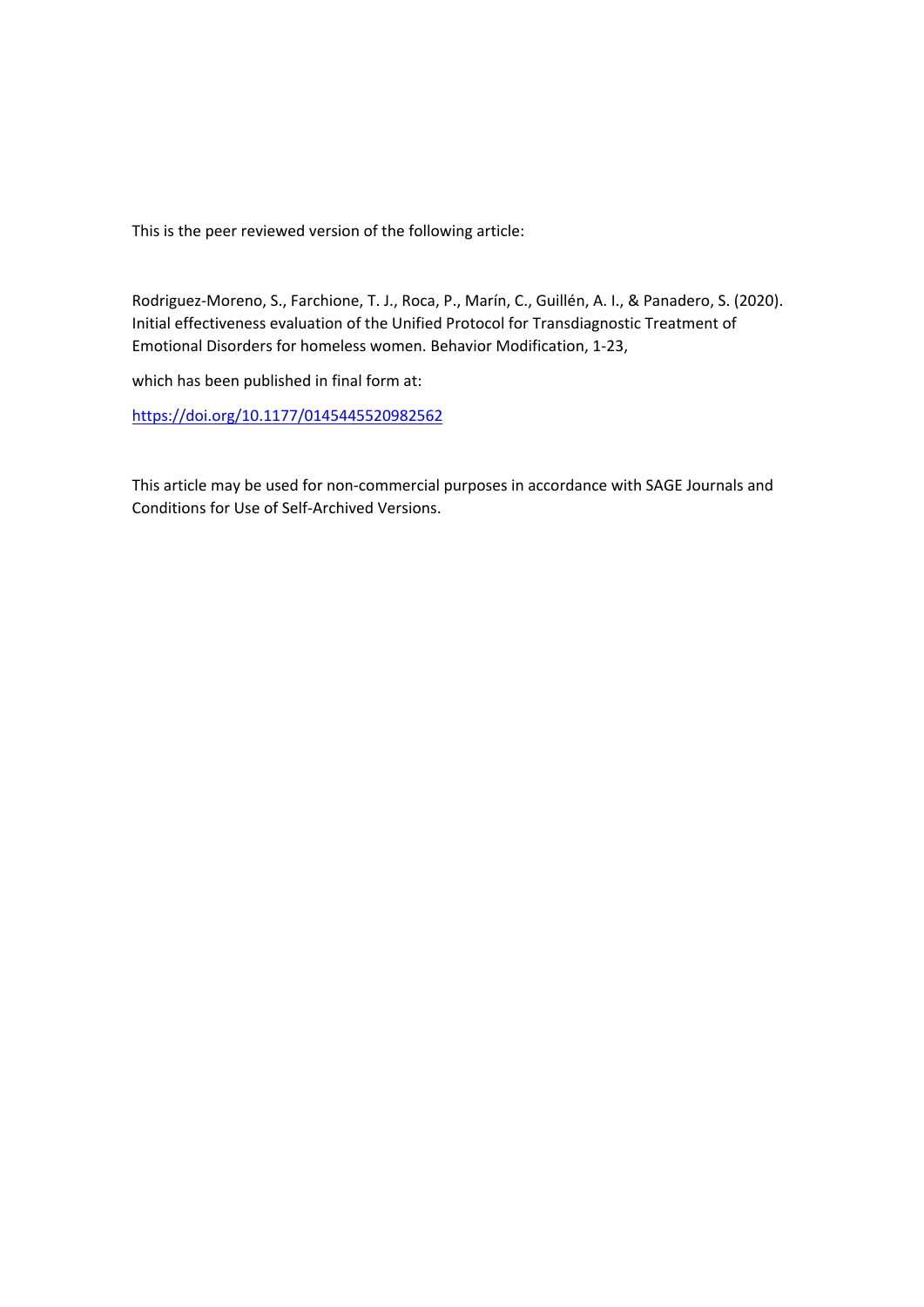# **Accepted version of the article:**

**Rodriguez-Moreno, S., Farchione, T. J., Roca, P., Marín, C., Guillén, A. I., & Panadero, S. (2020). Initial effectiveness evaluation of the Unified Protocol for Transdiagnostic Treatment of Emotional Disorders for homeless women.** *Behavior Modification***, 1-23. DOI: doi.org/10.1177/0145445520982562** 

**Copyright: SAGE Journals.** 

# **INITIAL EFFECTIVENESS EVALUATION OF THE UNIFIED PROTOCOL FOR TRANSDIAGNOSTIC TREATMENT OF EMOTIONAL DISORDERS FOR HOMELESS WOMEN**

Sara Rodriguez-Moreno<sup>1</sup>, Todd J. Farchione<sup>2</sup>, Pablo Roca<sup>1</sup>, Carolina Marín<sup>1</sup>, Ana Isabel Guillén<sup>1</sup> and Sonia Panadero<sup>1</sup>

- 1. Clinical Psychology Department, School of Psychology, Complutense University of Madrid, 28223, Madrid, Spain.
- 2. Center for Anxiety and Related Disorders, Department of Psychology, Boston University, 648 Beacon Street, Boston, MA 02215, USA.

**Corresponding author**: Sara Rodriguez-Moreno, Clinical Psychology Department, Psychology School, Complutense University of Madrid, 28223, Madrid, Spain. Email: sarairod@ucm.es

**Acknowledgments**: Sara Rodriguez-Moreno is a PhD candidate at Complutense University of Madrid and this work will be part of her PhD work on mental health and psychological treatments in homeless women. The authors want to thank all women experiencing homelessness for their generosity to participate in the study. We want to thank San Isidro Center, La Rosa Center, Puerta Abierta Center, Luis Vives Center, Geranios Center and Council of Madrid for the immense help of the recruitment of the participants and the availability of their workers and rooms to carry out the program.

**Funding Source Declaration**: This work was supported "Agencia Estatal de Investigación" of the "Ministerio de Economía y Competitividad" of Spain [grant number FEM2016-75317-R]; and the Complutense-Santander Back [grant number CT17/17- CT18/17] to SRM.

**Declaration of Interest**: Dr Farchione reported receiving royalties from Oxford University Press as one of the authors of the Unified Protocol. He also receives research support from the National Institute of Health. No other disclosures were reported.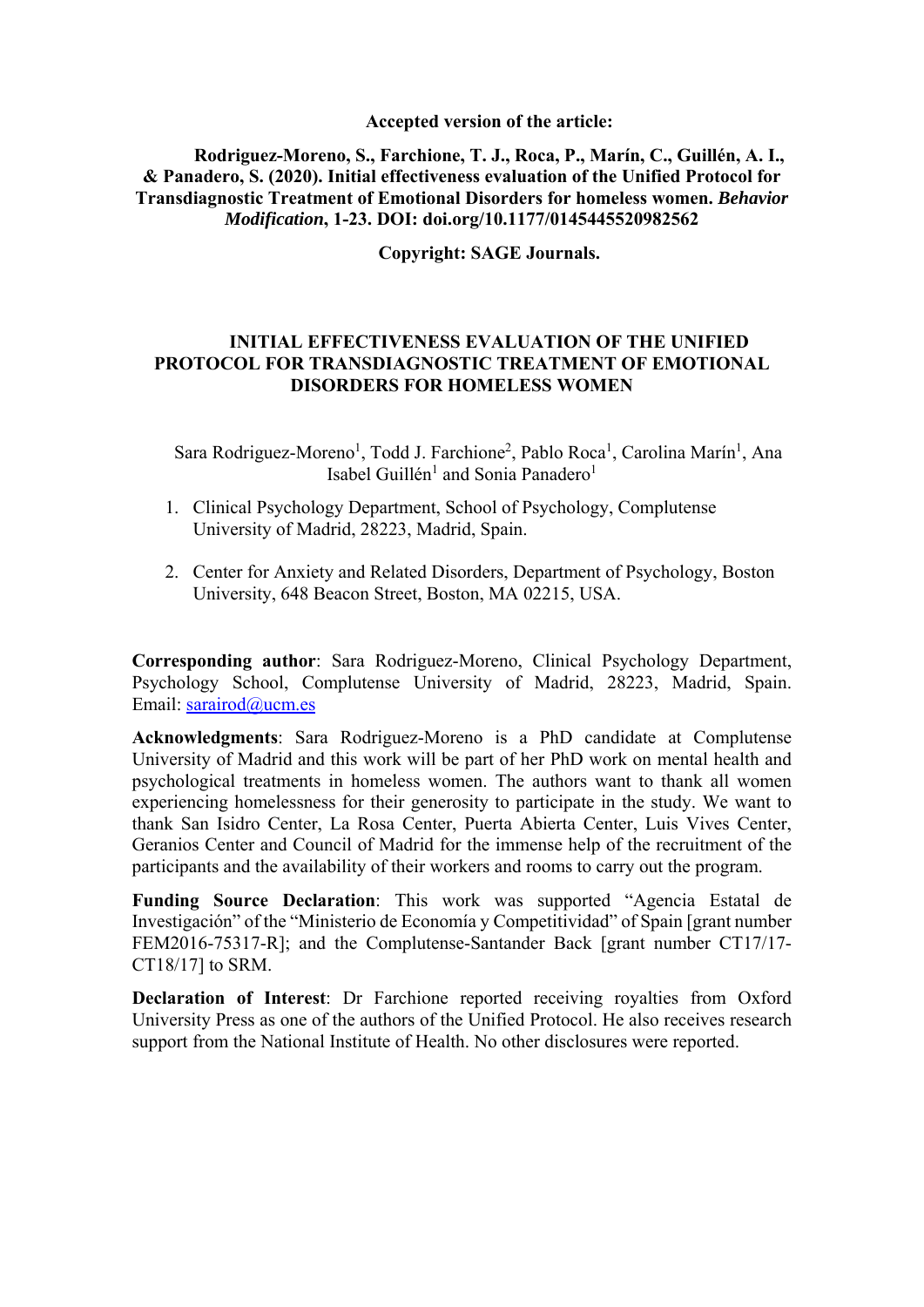#### **Abstract**

The purpose of this study is to evaluate the effectiveness of the Unified Protocol for Transdiagnostic Treatment of Emotional Disorders adapted for homeless women (UPHW). Eighty-one homeless women participated in this single-blinded quasiexperimental clinical trial, involving up to 12 sessions of group treatment, and 3-and 6 month follow-ups. The participants received either immediate treatment with the UPHW  $(n = 46)$  or delayed treatment, following a 12-week wait-list control period (WLC;  $n =$ 35). Primary outcomes included depression and anxiety. Secondary measures comprised positive, and negative affect, psychological well-being, health perception, and social support. The UPHW resulted in significant improvement on measures of anxiety, depression and negative affect. Improvements in anxiety and depression were maintained over a 3-month follow-up period, but not at 6-month. The reliability of the clinical changes showed significant differences between UPHW and WLC for depression. Moreover, the inter-session assessment in the UPHW group showed a linear trend reduction for depression and anxiety scores along the 12 sessions. The clinical implications on the UPHW in social settings are also discussed.

**Keywords**: homelessness, homeless women, mental health, transdiagnostic treatment, unified protocol.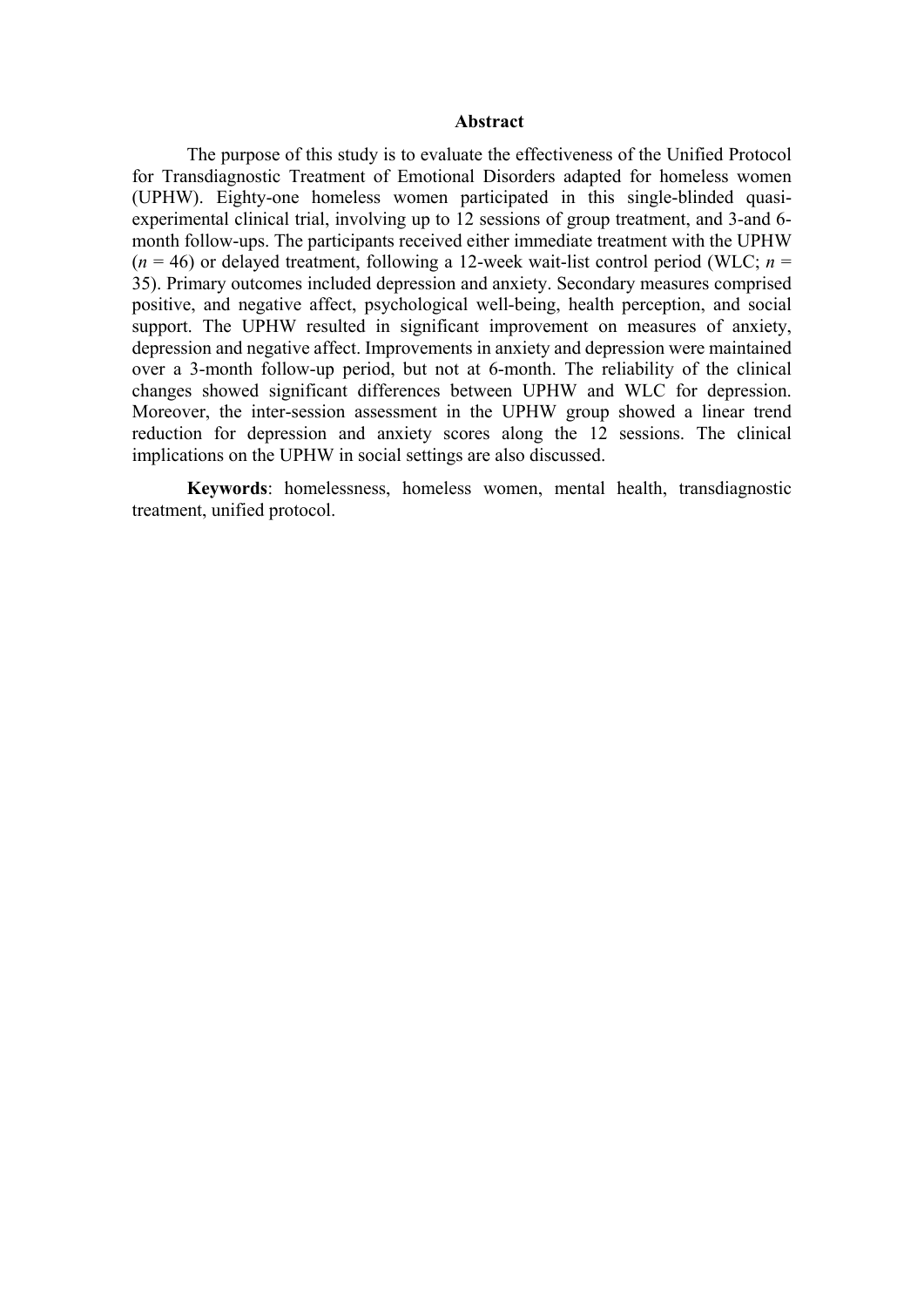#### **Introduction**

Homelessness is characterized by extreme poverty and social exclusion in high income countries. It is a significant social issue that affect millions of people worldwide each year (Fransham & Dorling, 2018). The economic development in high-income countries is in sharp contrast with the exponential growth of homelessness that has occurred worldwide during the last three decades: around four million people are in a homeless situation each year in Europe and around three million in the USA (Fazel et al., 2014). In the case of Spain (country where the study was conducted), according to the National Institute of Statistics (2018), 18,001 people were housed on a daily basis in homeless care centers.

Finding a definition of homelessness is not a straightforward task. Most homelessness definitions have been coined in specific contexts and countries, and multiple definitions have been proposed. The European Typology of Homelessness and Housing Exclusion (ETHOS) define that a homeless person can be found in the following categories (Amore et al., 2011): (1) rooflessness (people sleeping rough, in a night shelter), (2) houselessness (shelters and supported accommodation for formerly homeless people), (3) insecure housing (people living under threat of violence and move temporarily with family/friends), and (4) inadequate housing (living in extreme overcrowded conditions, unfit housing). Furthermore, attention should be paid to the "hidden homeless" phenomenon (Mayock & Sheridan, 2012; Watson et al., 2016), referred to those people who lose their apartments or houses, and instead of going directly to a shelter or the street, they may live temporarily with their family, friends or sleep in rooming houses.

Research to date consistently demonstrates that mental health problems are a key factor of homelessness. A two-way relationship between mental health and homelessness has been found (Duke & Searby, 2019), where mental health problems act as a vulnerability factor and as a consequence of homelessness (Chambers et al., 2014). First, some studies suggest that mental health problems are one of the main risk factors for becoming and remaining homeless (Nilsson et al., 2019). For example, it has been found that people with mental health problems are twice as likely to experience homelessness at some point in their lives as people without mental health problems (Australian Bureau of Stadistics, 2016), probably because mental health problems can lead to significant impairments in functioning that can contribute to homelessness (Llerena et al., 2018). Second, homeless people suffer a higher prevalence of mental health problems than the general population (Fazel et al., 2008), which may be even greater when considering the high prevalence of stressful life events and its effects on mental health (Lund et al., 2010). Meta-analytic evidence suggests that the pooled prevalence rate of mental disorders in homeless population is 77.5% (Schreiter et al., 2017). According to the geographical location, the prevalence of mental health problems in homeless people the USA is 57.8% (U.S. Department of Housing and Urban Development, 2015), in contrast to the 18.9% in the general population (National Institute of Mental Health, 2017). Data in Spain suggest that the prevalence of mental health problems among homeless people ranges from 25 to 35% (Vázquez & Muñoz, 2001). The discrepancy and variability in the prevalence of mental health problems between different studies may be related to methodological differences between studies, such as the type of homeless condition being evaluated (e.g., sleeping on the streets, using shelters, etc), the inclusion criterion in the definition of mental disorder (e.g., including or not substance abuse), as well as cross-cultural and context differences.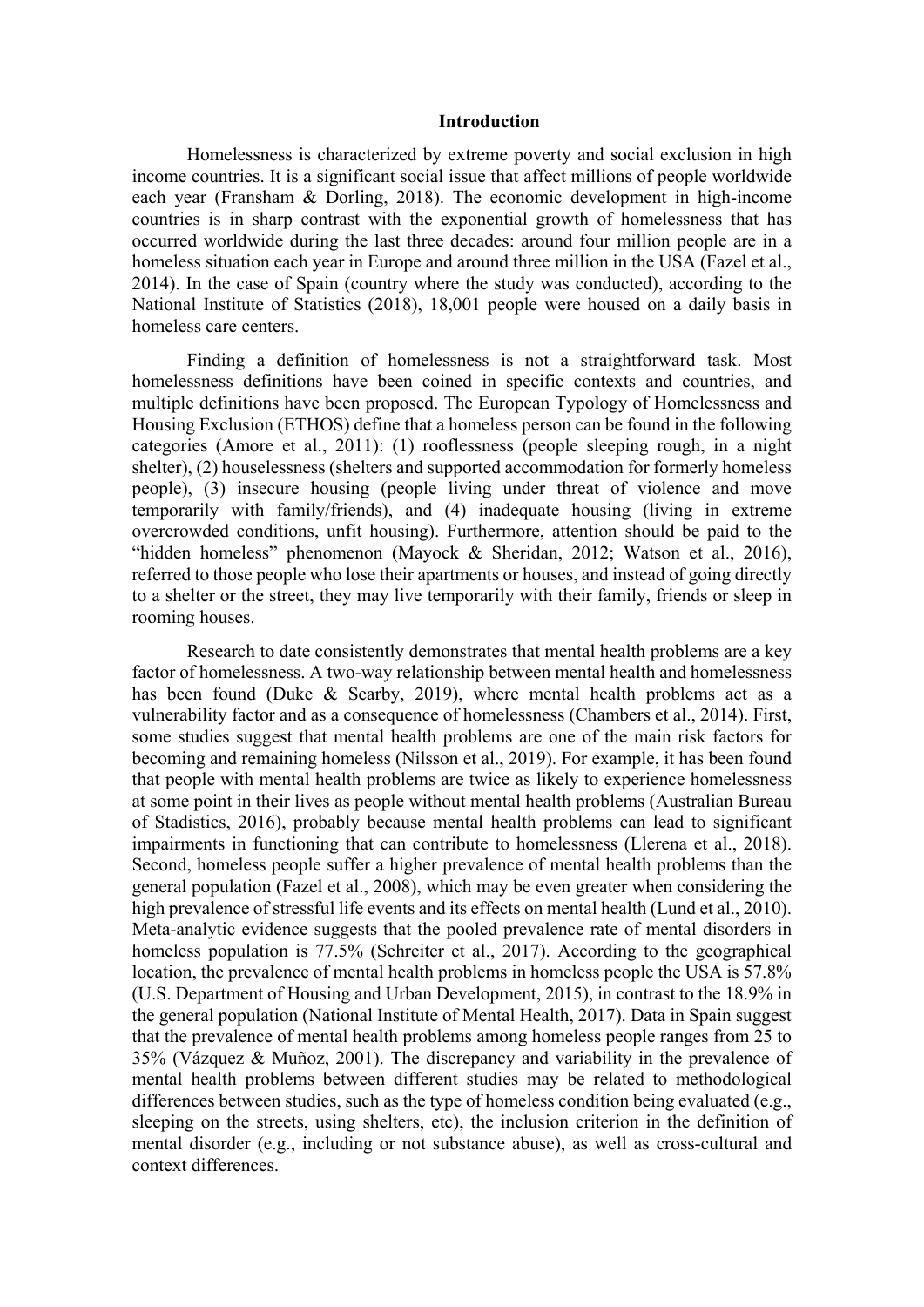The most prevalent mental disorders among homeless people are affective disorders, substance and alcohol abuse, psychotic disorders, personality disorders, and post traumatic disorder (Fazel et al., 2008; Hossain et al., 2020). Furthermore, comorbidity rates between different mental health problems are very high in the homeless population (Urbanoski et al., 2018). Homeless people are four times more likely to present more than one psychological disorder at the same time than the general population (National Institute of Mental Health, 2009), possibly indicating greater clinical severity. Although homeless women make up an increasing portion of the homeless population, a growing body of research suggest that homeless women present more mental health problems than their male counterparts and even more than general population women (Muñoz et al., 2005; Welch-Lazoritz et al., 2015). However, research on homelessness have been marked by an androcentric vision (Mayock & Bretherton, 2016), which has limited our understanding of women in this situation. The difficulties arising from the interaction between the lack of socioeconomic resources and the mental health problems appears to be even more prominent in homeless women (Chambers et al., 2014), which makes them a particularly vulnerable subgroup.

To date, there has been a lack of evidence-based psychological treatments developed to specifically target mental health problems in people experiencing homelessness (Speirs et al., 2013). Most studies have focused on structural factors contributing to homelessness (Hwang  $\&$  Burns, 2014) and systemic support interventions providing housing, employment and legal support (Baxter et al., 2019). Although some of these interventions may indirectly improve psychological symptoms, mental health issues are not targeted directly. Speirs and colleagues (2013) conducted a systematic review analyzing existing psychosocial interventions for homeless women. They found that these treatments, which often contained psychoeducation and motivational interviewing, led to reduced distress and alcohol/drug use while improving self-esteem and healthcare use. Furthermore, psychological interventions have also been shown to improve mental health and social outcomes among women in shelters due to intimate partner violence (Lako et al., 2013). Despite this, existing studies show several limitations (such as the lack of comparison groups and small sample size) and further research is needed to ensure the effectiveness of psychological interventions for homeless women (Speirs et al., 2013).

Considering the high prevalence of emotional disorders and comorbidity in this population, transdiagnostic protocols may offer a more effective alternative to provide empirically supported treatment to homeless women. One of the most widespread, empirically supported, transdiagnostic treatments for anxiety and depressive disorders is the Unified Protocol for Transdiagnostic Treatment of Emotional Disorders (UP; Barlow et al., 2011). The UP is a manual-based cognitive behavioral therapy focused on psychopathological mechanisms contributing to the development and maintenance of different emotional disorders, namely, frequent and intense negative emotions (i.e., neuroticism), negative reactions to these emotions, and a tendency to avoid or suppress them (Barlow et al., 2014), instead of focusing on each single disorder separately. This allows the application of the protocol to a variety of disorders simultaneously, hence reducing the comorbidity among disorders. The UP has demonstrated large, and stable, symptom reductions across measures of depression, generalized anxiety, panic disorder, social anxiety, obsessive compulsive disorder, post-traumatic stress disorder, and borderline personality across different internalizing disorders (Sakiris & Berle, 2019). To date, two initial studies have examined the UP for homeless persons, one examining the barriers and facilitators (Youn et al., 2019), and the other evaluating the acceptability and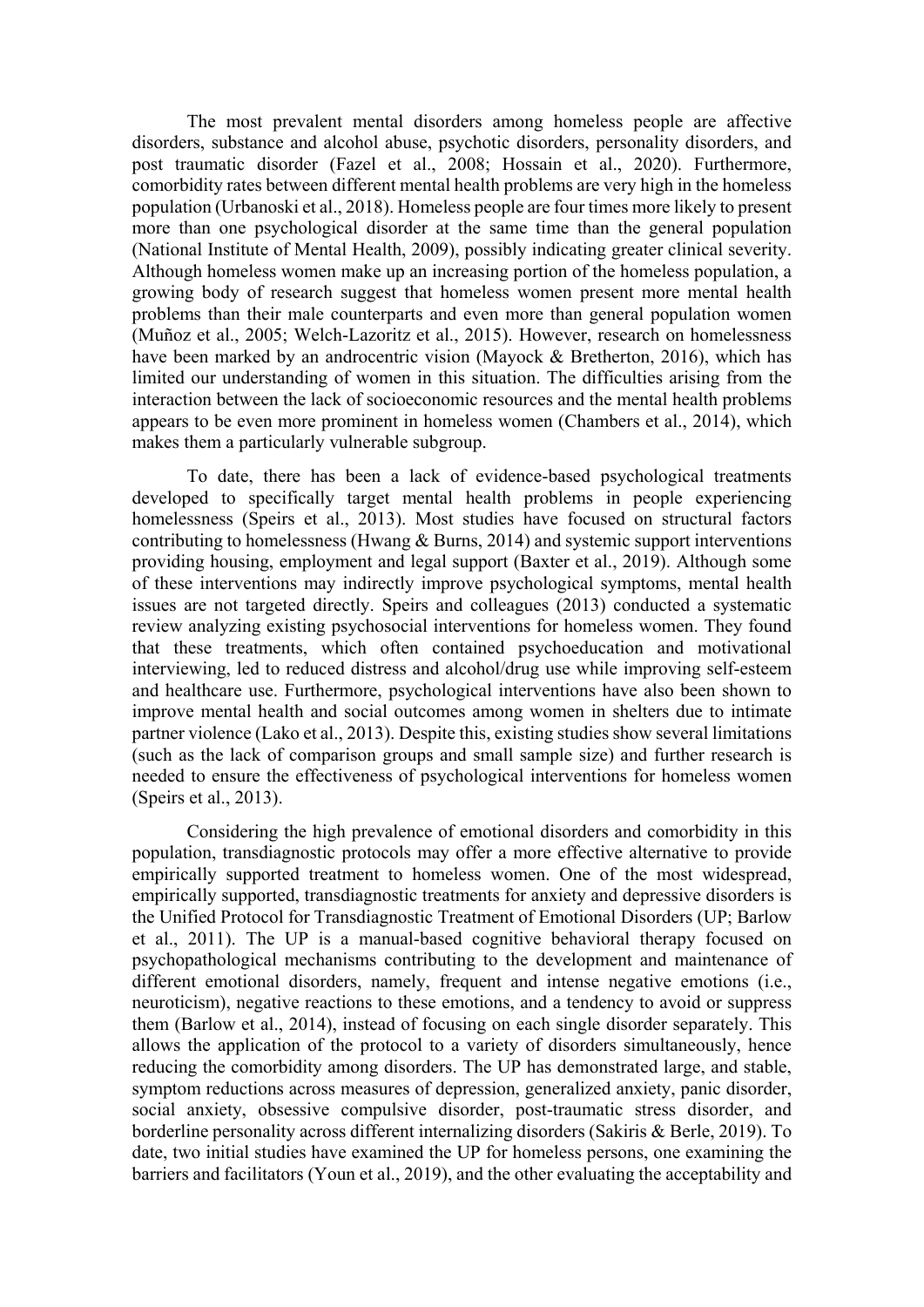feasibility (Sauer-Zavala et al., 2019). On the one hand, Youn et al. (2019) found that some of the main barriers when adapting the UP to the homeless population, were the engagement with the intervention, attendance problems, some important needs not addressed by the protocol and lack of resources to apply. Two important facilitators were the perception of utility and all the contents addressed by the program. On the other hand, Sauer-Zavala et al. (2019) found mixed results in acceptability and feasibility for both the patients and the therapist. However, neither of these studies provide data on the effectiveness of the UP adapted to the homeless population.

Therefore, the primary aim of this study is to evaluate the effectiveness of a group format adaptation of the Unified Protocol for Transdiagnostic Treatment of Emotional Disorders for homeless women. The UP was originally designed for individual application although it has been successfully delivered in groups (Bullis et al., 2015; Osma et al., 2018; Reinholt et al., 2017). Using the UP in this way offers the potential to efficiently treat patients with different disorders in a single group (McHugh et al., 2009). This seems to fit especially well with the structure and needs of community health centers and shelters for the homeless population and has the potential to reduce the burden associated with providing care in these settings. In this study, homeless women were provided the adapted UP (herein referred to as the UPHW) across four different homeless shelters. Primary outcomes included depression and anxiety, whereas secondary measures comprised positive and negative affect, psychological well-being, health perception and social support. We hypothesized that the UPHW would be effective in reducing anxiety and depression symptoms, decreasing negative affect and increasing psychological well-being, positive affect and perceived health of homeless women. This study is expected to contribute to the development of a practical and potentially effective solution for addressing common mental health problems, such as anxiety and depression, in community settings that serve homeless women.

## **Method**

## **Study design**

All procedures were approved by the University Ethics Committee of Complutense of Madrid (Ref. 2017/18-004) and the trial was registered at clinicalstrials.gov as NCT04392856. The study was conducted across four centers in Madrid and surroundings areas. The study was originally planned as a randomized controlled trial and was presented to study participants as such; however, the number of homeless women in some shelters was insufficient to permit adequate randomization. Therefore, randomization 1:1 was conducted only in those shelters were the number of homeless women was large enough to generate two groups. Thus, in the end, the study was conducted as a single-blinded quasi-experimental clinical trial.

The design included two conditions: The Unified Protocol experimental group (UPHW) and a Waitlist control condition (WLC). Participants in both conditions, UPHW and waitlist, received psychological and pharmacological Treatment-As-Usual (TAU): women in both groups were allowed to continue to attend the usual shelter services, including individual session with the shelter psychologists, group occupational therapy sessions and employability workshops. Participants assigned to immediate treatment with the UPHW adaptation  $(n=46)$  were assessed before and during the intervention (intersession assessment), at the end of treatment, and after a 3 and 6-month follow-up period. Participants assigned to WLC did not immediately receive the intervention for 3 months (n=35), after which they received the same treatment as those in the UPHW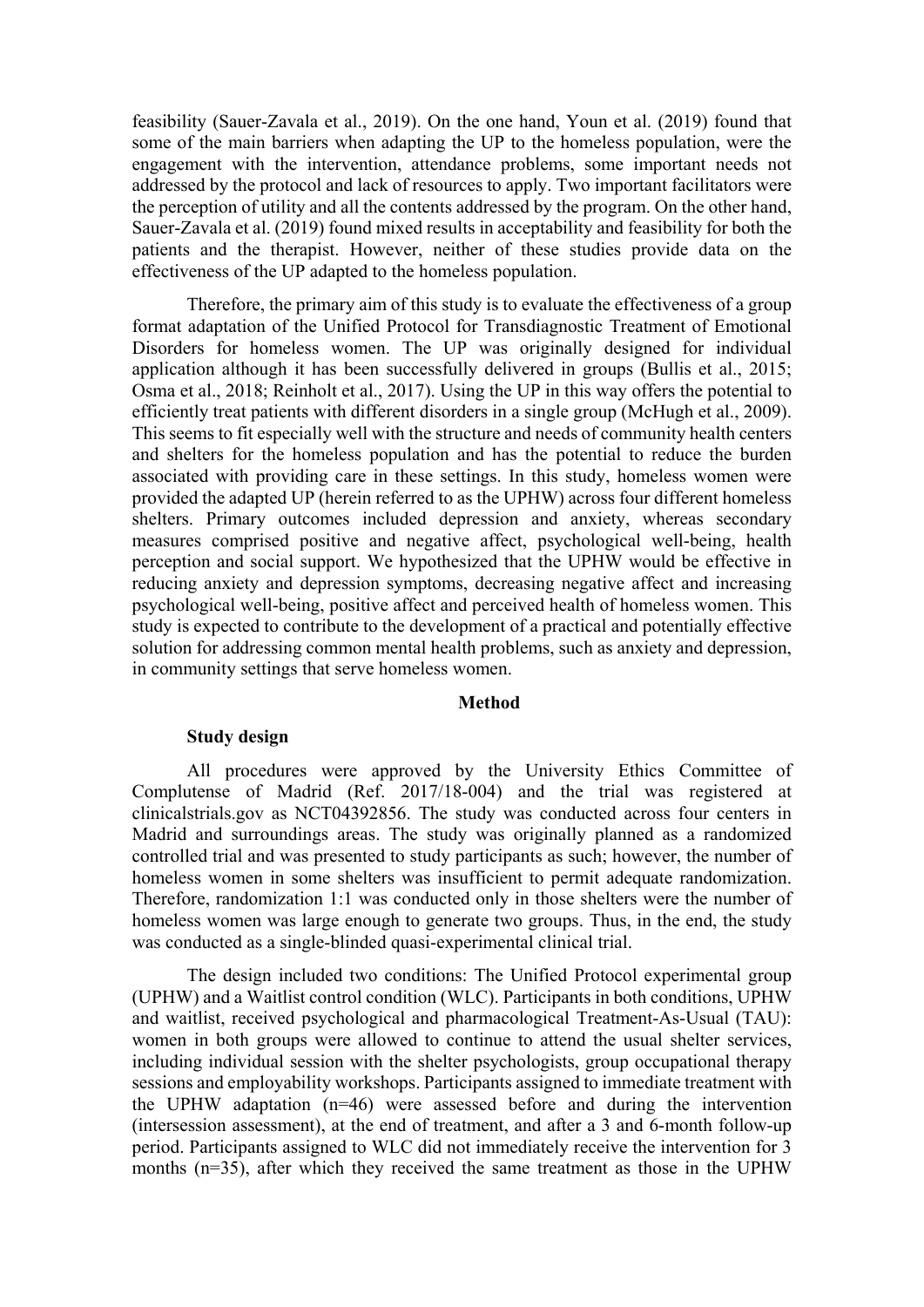condition. Participants in the WLC were assessed at the beginning and after the 3-month waitlist period. Following the post-wait-list assessment, these women were assigned to the UPHW treatment and the assessments were then conducted at the end of the intervention and at 3 and 6-month post-intervention. Participation in the study was voluntary and participants did not receive any economic compensation for their participation.

# **Participants**

A total sample of 81 homeless women from different public shelters in Madrid (Spain) participated in the study. Participants were eligible for the study if they were (1) female gender identity (although all were biologically female); (2) 18 years or older; (3) fluent in Spanish; (4) provided an informed consent; (5) had access to the shelters where the intervention was carried out, (6) able to attend the evaluation and treatment sessions; and (7) to be in the categories 1, 2 or 3 of the ETHOS typology (Amore et al., 2011), contemplated in the proposal made by FEANTSA. Therefore, participants were women in one of the following living situations: (1) women who lived outdoors (on streets, public space or outside); (2) women in emergency accommodation (without habitual place of residence that make night use of shelters); or (3) women in accommodation for homeless people (they live with short to medium intervals in shelters for the homeless, temporary accommodation or temporary supportive accommodation). Furthermore, only women who had attended at least 6 of the 12 sessions were included in the analyses (i.e., minimal treatment exposure), consistent with other studies in this population (Jiga et al., 2019; Santa Maria et al., 2020). Homeless women were excluded if (1) were diagnosed with a severe mental disorder in active phase (i.e. schizophrenia, bipolar disorder or an organic mental disorder); (2) were diagnosed with severe cognitive impairment; or (3) were under the influence of alcohol or other substances determined within the assessment instrument and by the trained interviewers at pre-assessment.

The CONSORT diagram is presented in Figure 1. Eight of 89 homeless women assessed for eligibility were excluded from the trial. Of these, five participants failed to meet inclusion criteria, one woman did not sign the informed consent and two participants declined to participate. Of the 81 homeless women who consented to treatment and participated in the study, 33 (71.7%) completed the post assessment in the UPHW group and 16 (45.7%) in the WLC condition. These dropout rates are similar to those found in previous studies (Coldwell & Bender, 2007). Sixty-nine homeless women were included in the analysis: 34 in UPHW and 35 in WLC. Participants' mean age was 49.45 (*SD*=9.76), 47.8% were Spaniards, 40.6% were single, 23.1% had a high education level and 92.8% were unemployed. Regarding homelessness variables, the average age of arrival to a homeless situation was 40.45 years (*SD*=14.34), the average total time in a homeless situation was 7.24 years (*SD*=9.10) and the average number of times in a homeless situation was 1.83 times (*SD*=0.69). No significant differences between UPHW and WLC were found in age  $(t_{(67)} = -0.04, p = .97)$ , nationality  $(\chi^2_{(2)} = 1.22, p = .54)$ , education ( $\chi^2$ <sub>(5)</sub> = 3.33, *p* = .65), marital status ( $\chi^2$ <sub>(1)</sub> = 2.01, *p* = .16), and employment  $(\chi^2(1) = 0.25, p = .62)$ . Furthermore, no significant differences between groups were found in the age of arrival to a homeless situation  $(t_{(64)} = 0.55, p = .59)$ , in the total time in a homeless situation  $(t_{(64)} = 0.36, p = .72)$ , and in the number of times in a homeless situation  $(t_{(64)} = 0.18, p = .86)$ . Sample size calculation was conducted a priori using G\*Power (v. 3.1). With a medium effect size of 0.40, based on previous studies of the UP in Spain (Osma et al., 2015) and an alpha of .05, it was determined that a total sample size of at least 52 participants would be needed to detect significant effects at 95% power.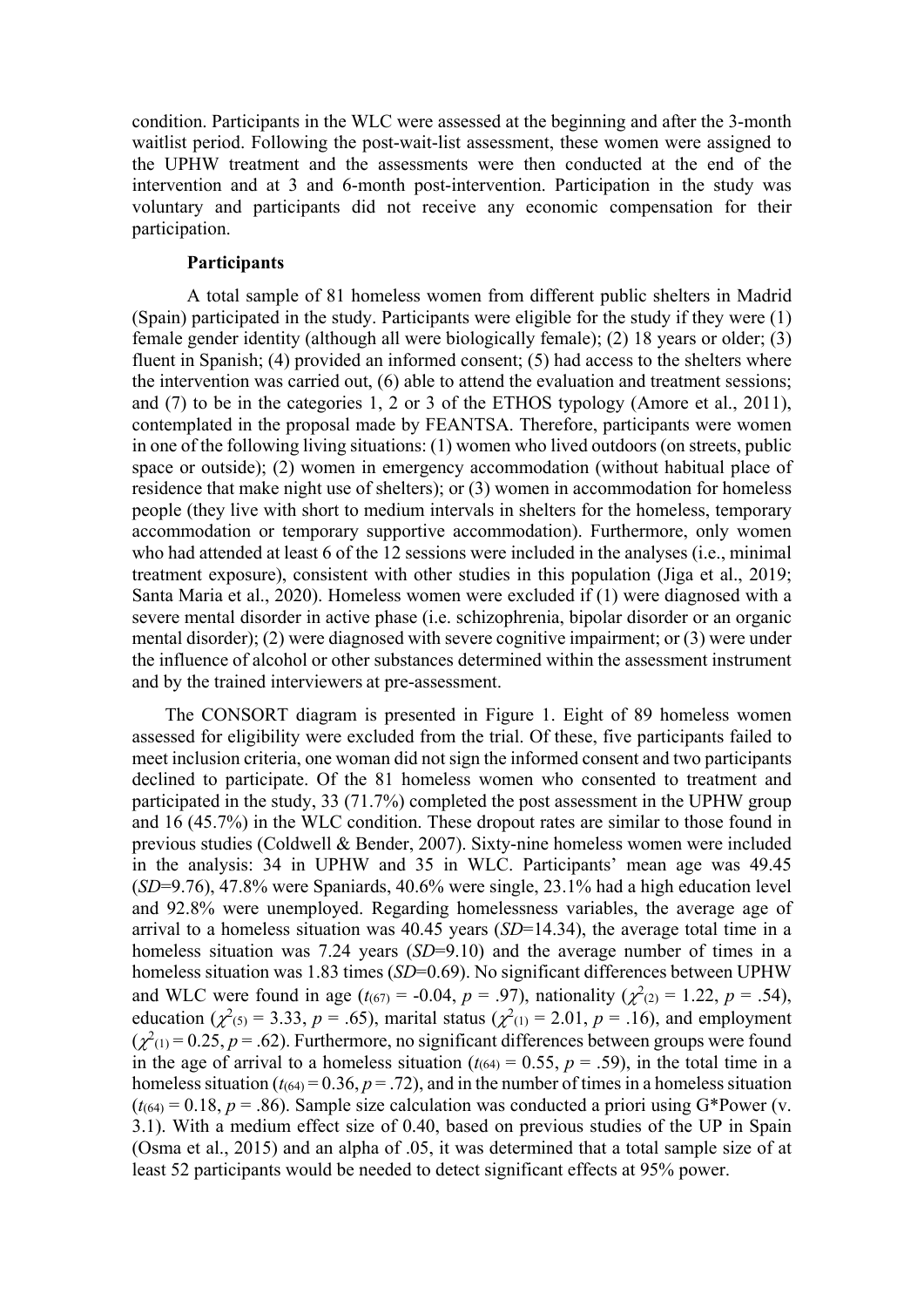# *Figure 1*: Study CONSORT diagram.



UPHW indicates Unified Protocol for Transdiagnostic Treatment of Emotional Disorders adapted for homeless women.

# **Treatment**

UPHW was an adaptation of the Unified Protocol for Transdiagnostic Treatment of Emotional Disorders (UP; Barlow et al., 2011). Consistent with the original protocol, UPHW consists of five core modules: (a) mindfulness emotion awareness, (b) cognitive flexibility, (c) identifying and preventing patterns of emotion avoidance and maladaptive emotion-driven behaviors, (d) increasing awareness and tolerance of emotion-related physical sensations, and (e) interceptive and situation-based emotion focused exposure. These modules are preceded by an initial module focused on enhancing motivation and an introductory module on the adaptive nature of emotions. Treatment content, by session, is shown in Table 1 in the supplementary material.

In this study, UPHW was delivered in group format (small groups of maximum 10 participants) and consisted of 12 weekly face- to-face sessions lasting 1.5 hours, at a rate of one session per week. In general, some modifications related to the structure, activities and contents of the sessions were carried out to fit homeless women needs living in shelters (Marín et al., unpublished. Available upon request). Information about the therapist and the treatment integrity is provided in the supplementary material.

#### **Assessment**

Study assessments were conducted by independent evaluators who were blind to study condition. Assessments were conducted face-to-face and lasted between 60 and 90 minutes in a private office provided by the shelters. Primary outcome measures were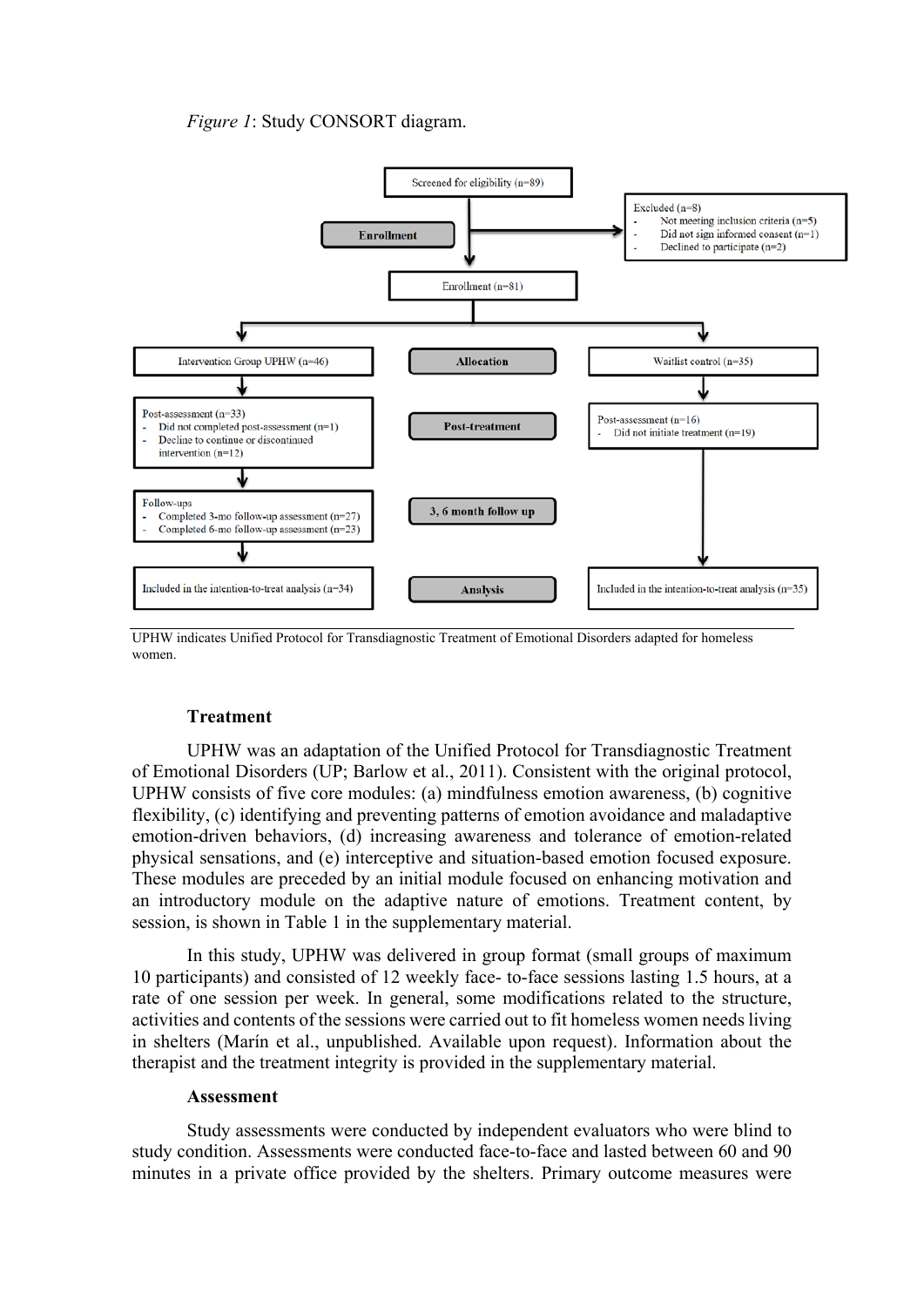severity of anxiety and depression symptoms, as measured by the Beck Anxiety Inventory (BAI) and Beck Depression Inventory-II (BDI-II) respectively. Secondary outcomes measures included: (1) Emotional functioning was measured by assessing the Positive and Negative Affect Scale (PANAS); (2) Integrative well-being was assessed by the Pemberton Happiness Index (PHI); (3) Health status was measured by the Short Form Health Survey (SF-12); (4) Social support was measured by the Social Support Questionnaire (SSQ6); and (5) Anxiety and depression severity and functional impairment, measured with the Overall Anxiety Severity and Impairment Scale (OASIS) and the Overall Depression Severity and Impairment Scale (ODSIS). A detailed description of the instruments is included in the supplementary materials.

#### **Data analysis**

Student *t* and chi-square test were used to analyze baseline differences between groups. Following CONSORT guidelines (Moher et al., 2012), data imputation was performed following Newman's suggestions (2014), using Maximum Likelihood estimation (ML) via Expectation Maximization imputation (EM). The data analysis plan was conducted with SPSS v. 25 following four successive steps. Firstly, analyses of covariance (ANCOVA) were carried out to examine the pre-post intervention effects, using baseline scores as covariates. Secondly, in order to test whether the postintervention changes remain stable over time, repeated measure ANOVAs were computed for the follow ups (i.e., post intervention, 3-months and 6-months follow up). Thirdly, repeated measure ANOVA was performed to test post-module changes in depression (ODSIS) and anxiety (OASIS) variables. Finally, in order to improve individual-level analysis and the detection of potential adverse effects of the intervention, the Reliable Change Index was computed using the Jacobson and Truax's index (RCI; Jacobson  $& Truax$ , 1991) for the main outcome measures. See supplementary materials for a detailed description of data imputation, the data analysis procedure, and basic assumptions testing.

#### **Results**

#### **Basic assumptions**

The normality assumption was fulfilled only for BDI, PANAS and SF-12 (Kolmogorov-Smirnov  $> .05$ ). Homoscedasticity assumption (Levene's test  $> .05$ ) and independent assumption (Runs test  $> .05$ ) were fulfilled for all the measures. Given that the assumption of normality was only violated for some measures, analyze of variance methods (i.e., ANOVAs and ANCOVAs) remain sufficiently robust and reliable (Schminder et al., 2010).

# **1) Pre to post intervention effects**

#### *Primary outcome measures (BDI and BAI)*

ANCOVAs analyses on the baseline-corrected post-intervention scores showed a significant group effect for both depression (*F*  $(1, 66) = 16.90, p < .001, \eta^2 = .20; 1-\beta = 0$ .98) and anxiety (*F* (1, 66) = 4.79, *p* = .03,  $\eta^2$ <sub>*p*</sub> = .07; 1- $\beta$  = .58). Pairwise Bonferroni corrected comparisons indicated that depression and anxiety scores were significantly lower in UPHW than WLC at post intervention (see Table 1).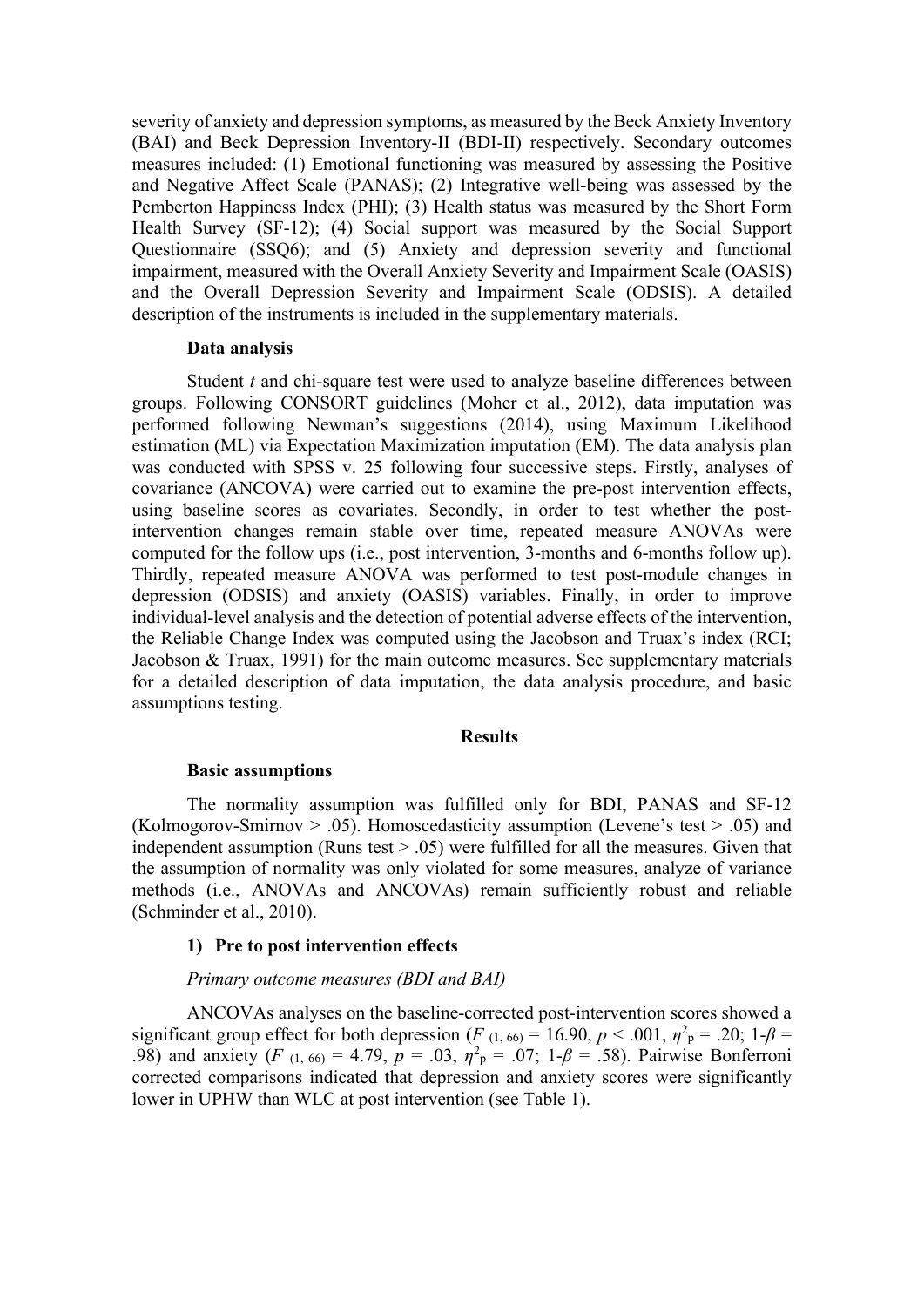## *Secondary outcome measures (PANAS, PHI, SF-12 and SSQ)*

ANCOVAs analyses on the baseline-corrected post-intervention scores showed a significant group effect for negative affect (*F*  $(1, 66) = 5.18$ ,  $p = .03$ ,  $\eta^2$ <sub>p</sub> = .07; 1- $\beta$  = .61). Pairwise Bonferroni corrected comparisons indicated that negative affect was significantly lower in UPHW than in WLC at post intervention (see Table 1). However, ANCOVA analyses did not show significant group effect for positive affect  $(F_{(1, 66)} =$ .03,  $p = .88$ ), psychological well-being (*F*  $(1, 66) = 1.19$ ,  $p = .28$ ), physical health (*F*  $(1, 66)$ )  $= .01, p = .92$ ), mental health (*F*  $(1, 66) = .97, p = .33$ ), general health (*F*  $(1, 66) = .41, p = .92$ ) .52), perceived number of social support ( $F_{(1, 60)} = 2.03$ ,  $p = .16$ ), and satisfaction with social support  $(F_{(1, 66)} = 3.06, p = .09)$ .

# **2) Follow up effects of the UP adaptation for homeless women**

Repeated measure ANOVAs were computed to test whether the post changes remain stable over time (i.e., 3-month and 6-month follow up). ANOVAs showed a significant time effect for both depression (*F* (1.57, 51.90) = 4.01, *p* = .033,  $\eta^2$ <sub>P</sub> = .11; 1- $\beta$  = .62) and anxiety (*F*  $(2, 66) = 10.73$ ,  $p < .001$ ,  $\eta^2$ <sub>P</sub> = .25; 1- $\beta$  = .99). Pairwise Bonferroni corrected comparisons indicated that depression and anxiety reductions after the intervention remained in the 3-month follow up (post to 3-month  $\leq$  .05), however, these differences were no longer present at the 6-month follow up (post to 6-month  $> .05$ ) (see Table 1). Regarding negative affect, repeated measure ANOVA also showed a significant time effect (*F* (2, 66) = 15.60, *p* < .001,  $\eta^2$ <sub>P</sub> = .32; 1-*β* = .99), however, pairwise Bonferroni corrected comparisons indicated that negative affect reduction after the intervention vanished in the 3-months and 6-months follow up ( $p > .05$ ).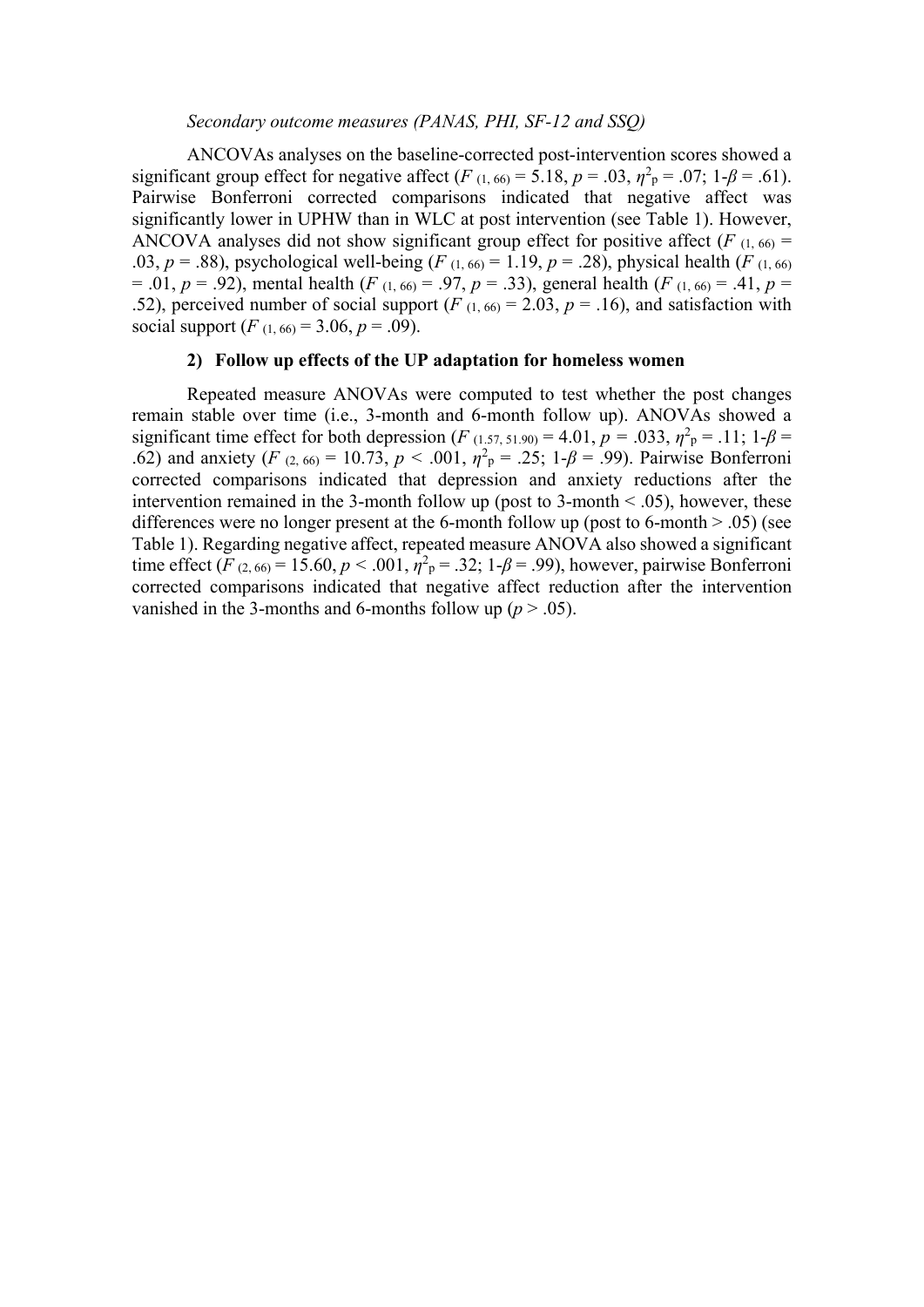|                           |             | Pre<br>Mean $(SD)$ | Post<br>Mean $(SD)$ | <b>Pre-post</b><br>Within-group<br>effect size $d$ [95% CI] | <b>Pre-post</b><br><b>Between-Group</b><br>effect size $d$ [95% CI] | 3-month FU<br>Mean $(SD)$ | 6-month FU<br>Mean $(SD)$ | $\frac{1}{2}$ . The contract $\frac{1}{2}$ of $\frac{1}{2}$ of $\frac{1}{2}$ of $\frac{1}{2}$ of $\frac{1}{2}$ of $\frac{1}{2}$ of $\frac{1}{2}$ of $\frac{1}{2}$ of $\frac{1}{2}$ of $\frac{1}{2}$ of $\frac{1}{2}$ of $\frac{1}{2}$<br>Pre-3 FU<br>Within-group effect<br>size $d$ [95% CI] | Pre-6 FU<br>Within-group effect<br>effect size $d$ [95% CI] |
|---------------------------|-------------|--------------------|---------------------|-------------------------------------------------------------|---------------------------------------------------------------------|---------------------------|---------------------------|-----------------------------------------------------------------------------------------------------------------------------------------------------------------------------------------------------------------------------------------------------------------------------------------------|-------------------------------------------------------------|
| <b>Primary outcomes</b>   |             |                    |                     |                                                             |                                                                     |                           |                           |                                                                                                                                                                                                                                                                                               |                                                             |
| <b>BDI</b>                | <b>UPHW</b> | 20.82 (12.63)      | 12.83(9.57)         | $0.62$ [0.93, 0.30]                                         | $-0.65$ [ $-1.14$ , $-0.17$ ]                                       | 15.56(11.85)              | 17.99(12.03)              | $0.41$ [0.72, 0.10]                                                                                                                                                                                                                                                                           | $0.22$ [0.57, -0.14]                                        |
|                           | <b>WLC</b>  | 18.31 (13.87)      | 20.04 (12.14)       | $-0.12$ [0.18, $-0.42$ ]                                    |                                                                     | <b>NA</b>                 | NA                        | NA                                                                                                                                                                                                                                                                                            | NA                                                          |
| BAI                       | <b>UPHW</b> | 20.97 (13.39)      | 12.72(10.83)        | $0.60$ [0.95, 0.26]                                         | $-0.30$ [ $-0.78$ , $0.17$ ]                                        | 14.80 (13.24)             | 21.11(12.32)              | $0.45$ [0.76, 0.14]                                                                                                                                                                                                                                                                           | $-0.01$ [0.25, $-0.27$ ]                                    |
|                           | <b>WLC</b>  | 18.09 (14.07)      | 15.89(9.72)         | $0.15$ [0.45, -0.15]                                        |                                                                     | NA                        | NA                        | NA                                                                                                                                                                                                                                                                                            | NA                                                          |
| <b>Secondary outcomes</b> |             |                    |                     |                                                             |                                                                     |                           |                           |                                                                                                                                                                                                                                                                                               |                                                             |
| PA                        | <b>UPHW</b> | 29.65 (11.62)      | 30.75(10.18)        | $-0.09$ [0.18, $-0.37$ ]                                    | $-0.15$ [ $-0.62$ , 0.33]                                           | 33.48 (13.92)             | 29.45 (11.26)             | $-0.32$ [0.10, $-0.74$ ]                                                                                                                                                                                                                                                                      | $0.02$ [0.44, -0.41]                                        |
|                           | <b>WLC</b>  | 32.19 (10.52)      | 32.27 (10.24)       | $-0.01$ [0.38, $-0.39$ ]                                    |                                                                     | NA                        | NA                        | NA                                                                                                                                                                                                                                                                                            | NA                                                          |
| NA                        | <b>UPHW</b> | 22.47 (9.60)       | 18.47(9.12)         | $0.41$ [0.68, 0.13]                                         | $-0.46$ [ $-0.94$ , $0.02$ ]                                        | 22.68 (8.95)              | 25.46 (7.91)              | $-0.02$ [0.25, $-0.30$ ]                                                                                                                                                                                                                                                                      | $-0.30$ [0.02, $-0.63$ ]                                    |
|                           | <b>WLC</b>  | 22.87(9.12)        | 23.02 (10.37)       | $-0.02$ [0.31, $-0.35$ ]                                    |                                                                     | NA                        | NA                        | NA                                                                                                                                                                                                                                                                                            | NA                                                          |
| PHI                       | <b>UPHW</b> | 6.20(2.24)         | 6.43(1.91)          | $-0.10$ [0.14, $-0.35$ ]                                    | $-0.30$ [ $-0.77, 0.18$ ]                                           | 6.16(1.46)                | 5.79(1.93)                | $0.02$ [0.33, -0.30]                                                                                                                                                                                                                                                                          | $0.18$ [0.46, -0.11]                                        |
|                           | <b>WLC</b>  | 6.54(2.10)         | 7.00(1.89)          | $-0.22$ [0.08, $-0.51$ ]                                    |                                                                     | NA                        | NA                        | NA                                                                                                                                                                                                                                                                                            | NA                                                          |
| <b>SF-12 PH</b>           | <b>UPHW</b> | 52.57 (26.30)      | 60.77(28.13)        | $-0.30$ [0.10, $-0.70$ ]                                    | $-0.19$ [ $-0.67, 0.28$ ]                                           | 61.61(32.67)              | 63.13(25.57)              | $-0.34$ [0.03, $-0.71$ ]                                                                                                                                                                                                                                                                      | $-0.39$ $[-0.10, -0.68]$                                    |
|                           | <b>WLC</b>  | 64.46 (26.03)      | 65.60 (20.99)       | $-0.04$ [0.31, $-0.40$ ]                                    |                                                                     | NA                        | NA                        | NA                                                                                                                                                                                                                                                                                            | NA                                                          |
| <b>SF-12 MH</b>           | <b>UPHW</b> | 53.64 (28.80)      | 62.31 (25.93)       | $-0.29$ [0.08, $-0.67$ ]                                    | $0.03$ [-0.44, 0.50]                                                | 64.36 (23.64)             | 55.68 (27.69)             | $-0.36$ [0.08, $-0.81$ ]                                                                                                                                                                                                                                                                      | $-0.07$ [0.25, $-0.39$ ]                                    |
|                           | <b>WLC</b>  | 62.95 (25.82)      | 61.69(23.15)        | $0.05$ [0.31, -0.22]                                        |                                                                     | NA                        | NA                        | NA                                                                                                                                                                                                                                                                                            | NA                                                          |
| <b>SF-12 GH</b>           | <b>UPHW</b> | 53.11 (24.07)      | 61.54(24.20)        | $-0.34$ [0.03, $-0.71$ ]                                    | $-0.10$ $[-0.57, 0.37]$                                             | 63.09 (24.25)             | 59.41 (24.50)             | $-0.41$ [0.01, $-0.82$ ]                                                                                                                                                                                                                                                                      | $-0.26$ [0.03, $-0.54$ ]                                    |
|                           | <b>WLC</b>  | 63.71 (20.02)      | 63.64 (17.22)       | $0.00$ [0.30, -0.29]                                        |                                                                     | <b>NA</b>                 | NA                        | NA                                                                                                                                                                                                                                                                                            | NA                                                          |
| SSQ-N                     | <b>UPHW</b> | 1.40(0.93)         | 1.39(1.80)          | $0.02$ [0.33, -0.30]                                        | $-0.32$ [ $-0.79, 0.15$ ]                                           | 1.19(1.46)                | 1.23(1.96)                | $0.22$ [0.54, -0.10]                                                                                                                                                                                                                                                                          | $0.18$ [0.66, -0.30]                                        |
|                           | <b>WLC</b>  | 1.52(1.16)         | 2.11(2.57)          | $-0.49$ $[-0.25, -0.73]$                                    |                                                                     | <b>NA</b>                 | NA                        | NA                                                                                                                                                                                                                                                                                            | NA                                                          |
| SSQ-S                     | <b>UPHW</b> | 4.52(1.44)         | 4.12(1.71)          | $0.27$ [0.63, -0.09]                                        | $-0.52$ [ $-1.00, -0.04$ ]                                          | 3.97(2.13)                | 3.69(2.47)                | $0.37$ [0.74, -0.00]                                                                                                                                                                                                                                                                          | $0.56$ [0.99, 0.13]                                         |
|                           | <b>WLC</b>  | 4.93(1.26)         | 5.01(1.68)          | $-0.06$ [0.22, $-0.35$ ]                                    |                                                                     | NA                        | NA                        | NA                                                                                                                                                                                                                                                                                            | NA                                                          |

*Table 1*: Presents the means, standard deviations, effect sizes, and coefficient intervals for changes from pre, post and follow ups intervention according to condition (n=69)

Values marked in bold indicate significant effect sizes based on the Confidence Intervals (CI), which do not include zero. BDI, Depression; BAI, Anxiety; PA, Positive Affect; NA, Negative Affect; PHI, Well-being; SF-12 PH, Physical Health; SF-12 MH, Mental Health; SF-12 GH, General Health; SSQ-N, Social Support Number; SSQ-S, Social Support Satisfaction.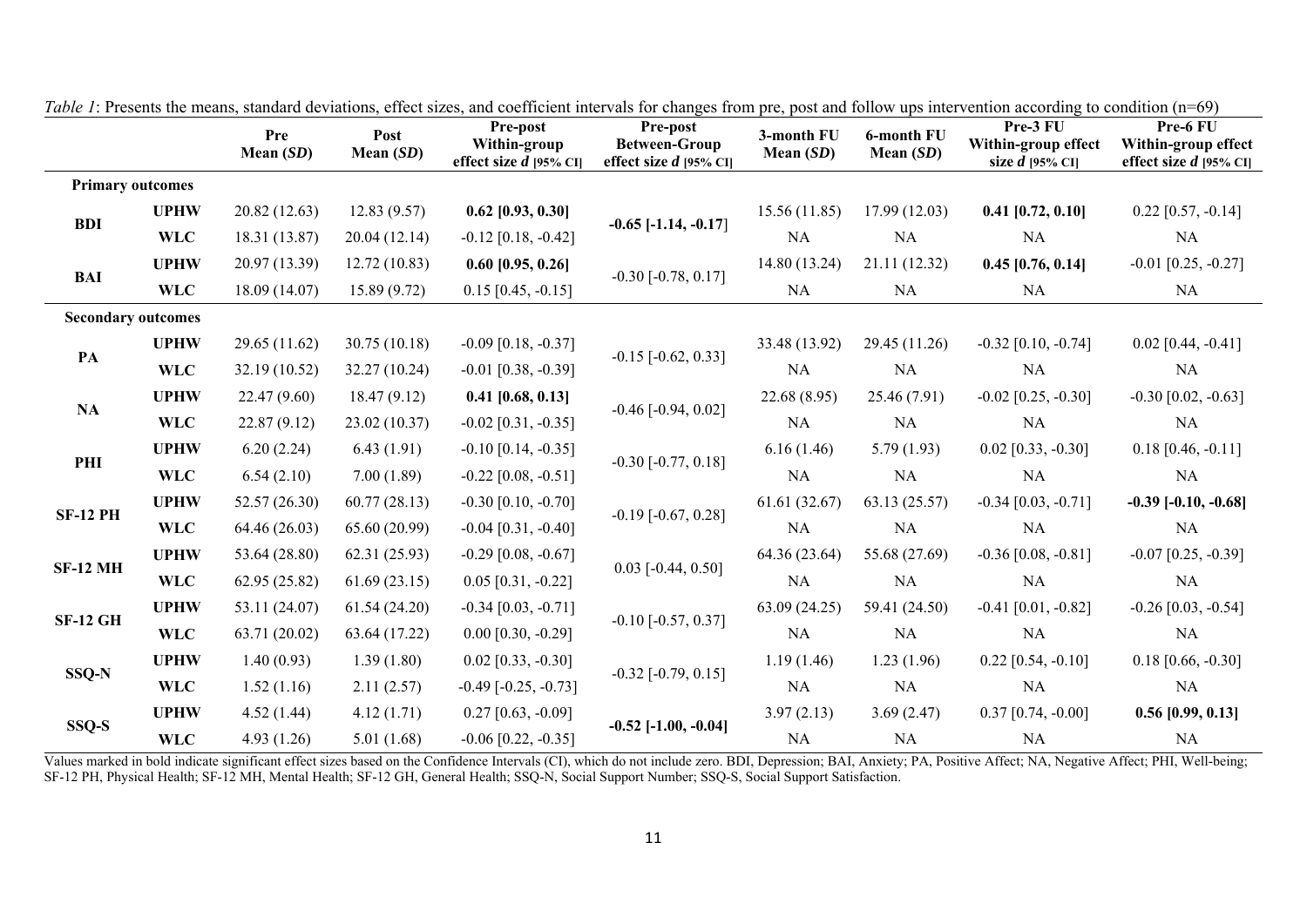#### **3) Post module changes (ODSIS and OASIS)**

Inter-session means for anxiety (OASIS) and depression (ODSIS) are displayed in Figure 2. Repeated-measures ANOVA showed a significant time effect for both anxiety (*F* (11, 363) = 2.30, *p* = .01,  $\eta^2$ <sub>*p*</sub> = .07; 1-*β* = .95) and depression (*F* (11, 363) = 2.35, *p*  $=$  .008,  $\eta^2$ <sub>P</sub> = .07; 1- $\beta$  = .95). Additionally, polynomial contrasts revealed evidence for a linear trend on both anxiety (*F*<sub>(1, 33)</sub> = 11.54,  $p = .002$ ,  $\eta^2$ <sub>P</sub> = .26; 1- $\beta$  = .91) and depression  $(F (1, 33) = 13.62, p = .001, \eta^2$ <sub>p</sub> = .29; 1- $\beta$  = .95).

*Figure 2*. Inter-session means for anxiety (OASIS) and depression (ODSIS). The error bars represent the standard error for each 95% confidence interval.



#### **Post Module Changes**

#### **4) Reliability of the clinical changes**

# *Changes in depression (RCI for BDI)*

The RCI analyses indicated that there were significant differences between groups in the proportion of participants achieving a functional change on depression ( $\chi^2$ <sub>(1)</sub> = 6.02,  $p = 0.01$ , showing that the percentage of participants in UPHW group achieving functional changes (78.8%) was larger than in WLC (43.8%). Secondly, significant differences between group were also found in the reliability of change in depression ( $\chi^2$ <sub>(2)</sub> = 7.68, *p* = .02), revealing that the percentage of participants achieving reliable changes in depression was larger in UPHW (48.5%) than in WLC (18.8%). Furthermore, the percentage of participants deteriorated after the intervention was significantly larger in WLC (25%) than in UPHW (3%). Finally, Figure 3 shows that there were significant differences between UPHW and WLC in clinical change in depression ( $\chi^2$ <sub>(3)</sub> = 8.48, *p* = .03), where UPHW showed a higher number of participants recovered whereas WLC showed a higher number of no change and deteriorated participants.

### *Changes in anxiety (RCI for BAI)*

Unlike depression, the RCI analyses indicated that the groups did not differ in the proportion of participants achieving a functional change on anxiety ( $\chi^2(1) = .003$ ,  $p = .95$ ). Similarly, no significant differences between UPHW and WLC were found in the reliability of change in anxiety ( $\chi^2(z) = .63$ ,  $p = .73$ ). Finally, Figure 3 shows that no significant differences between groups was found in clinical change in anxiety ( $\chi^2$ <sub>(3)</sub> = 1.39,  $p = .71$ ).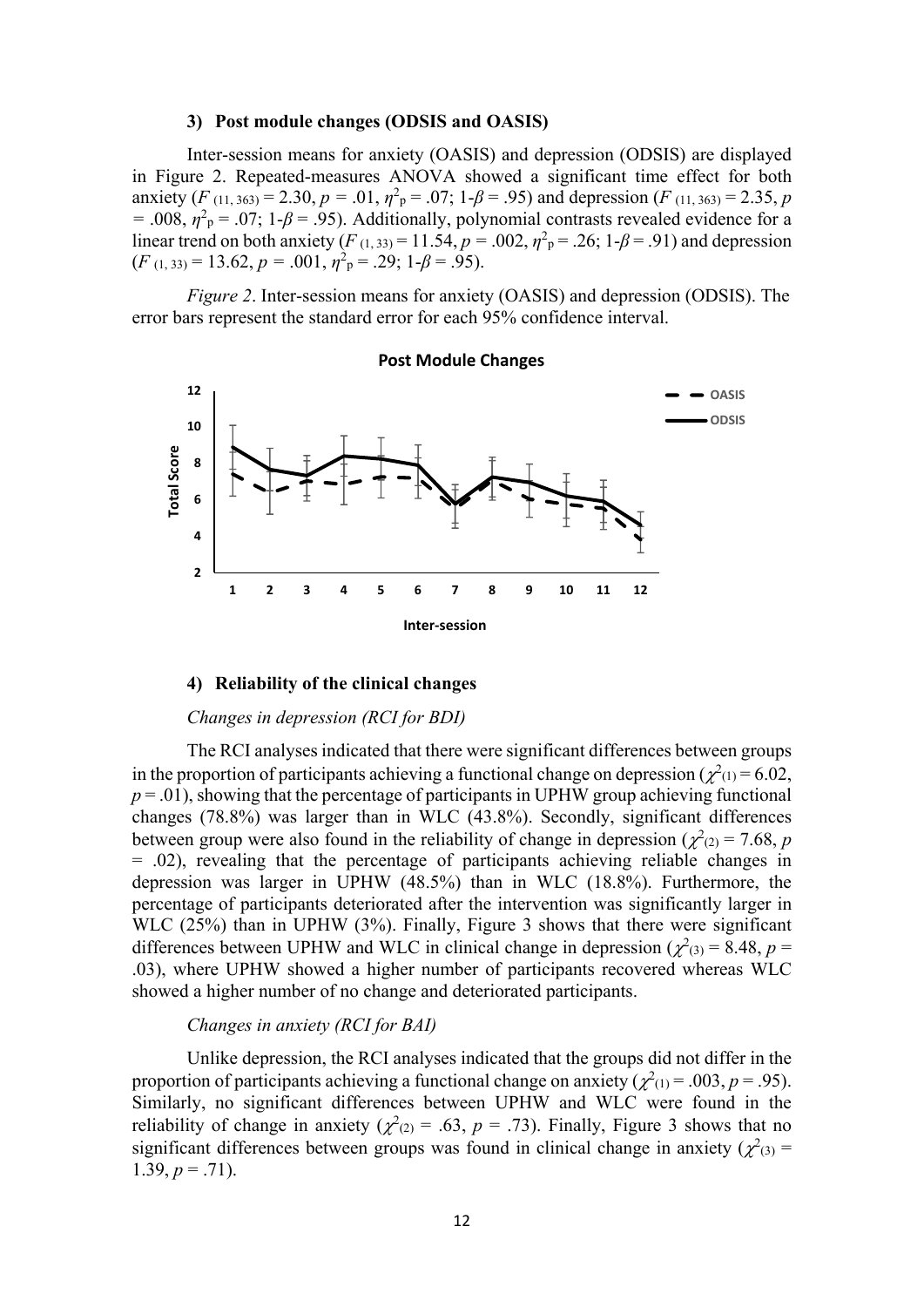



#### **Discussion**

Despite high rates of mental health problems and comorbidity in homeless people, there is a lack of evidence-based treatments adapted to specifically address the idiosyncratic characteristics of this population. Thus, the aim of this study was to evaluate the effectiveness of a group format adaptation of the Unified Protocol for homeless women. Transdiagnostic treatments in general, and the UP in particular, have supported this, as an effective alternative to traditional psychological treatments to address the difficulties arising from the interaction between the mental health problems and the lack of socioeconomic resources.

As predicted, the results of this study provide initial support for the use of UPHW adaptation for homeless women as an effective treatment to reduce psychological distress in this population. Homeless women receiving the UPHW demonstrated significant reductions of anxiety and depression symptoms when compared to WLC, as well as significant reductions in negative affect. Furthermore, effect size estimations suggest that the magnitude of treatment improvements were medium range ( $d$  negative affect =0.4;  $d$  anxiety  $=0.60$ ; and *d* depression  $=0.62$  symptoms). Interestingly, the reliability of the clinical changes showed significant differences between UPHW and WLC for depression; participants receiving the UPHW evidenced greater recovery (almost 50% of the cases) whereas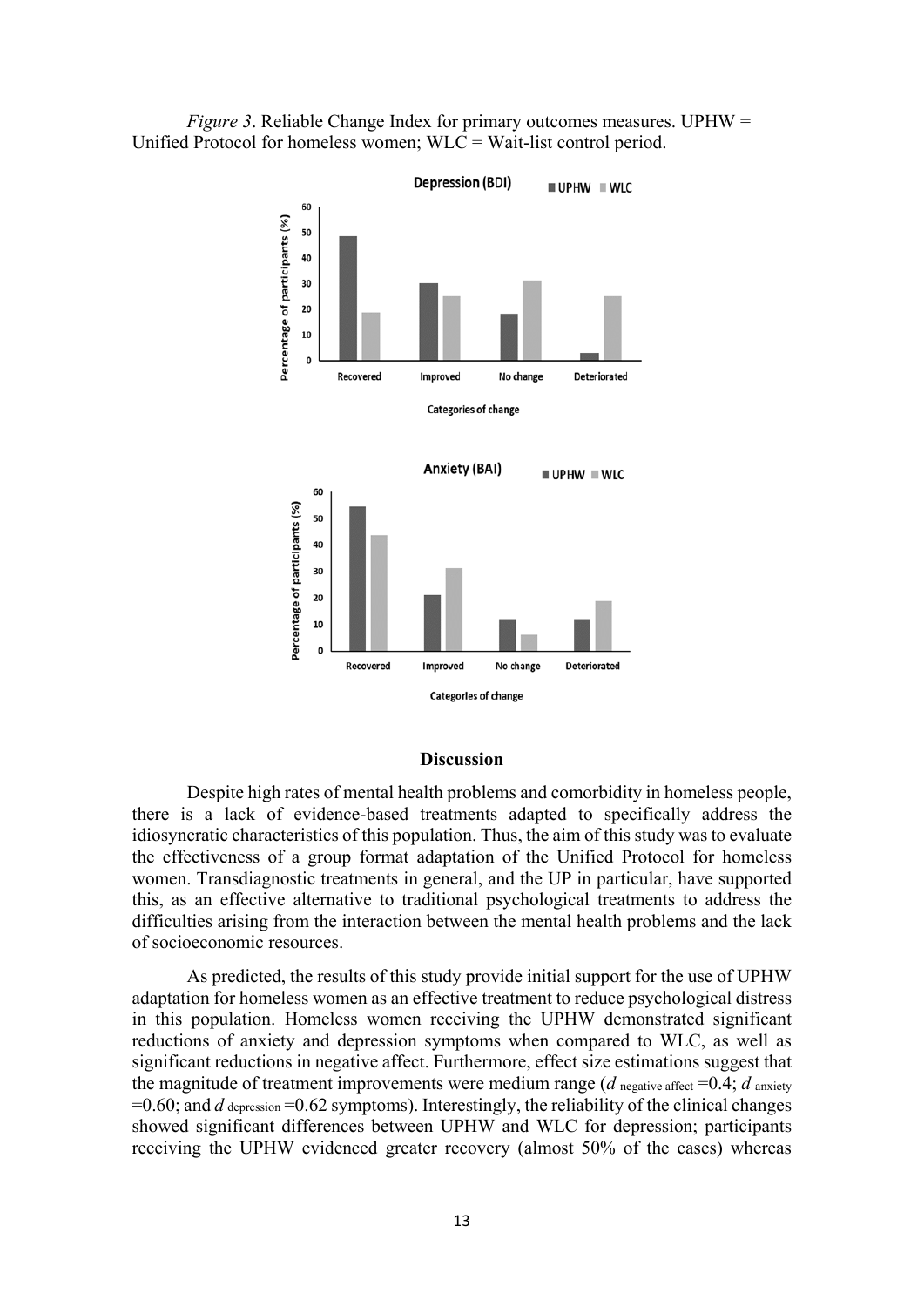participants in the WLC were more likely to show no change (31%) or deterioration (25%). However, no significant group differences were found in anxiety symptoms.

In terms of anxiety symptoms, the results found in our study are similar to those obtained in group format UP (Bullis et al., 2015; Osma et al., 2015) and individual UP (de Ornelas, et al., 2013; Farchione et al., 2012). We also found similar effect sizes in terms of depression (Osma et al., 2015) and negative affect (Farchione et al., 2012). In contrast with a previous study, where the effects of interventions for improving mental health outcomes in homeless people were limited (Baxter et al., 2019), our intervention for homeless women resulted in significant reductions in depression, anxiety and negative affect. These preliminary results suggest that the adapted UPHW may be an effective intervention for improving mental health in homeless people. Future studies should explore the transdiagnostic processes that could be responsible for these changes (e.g., negative and positive affect, emotional regulation, social support, etc.), analyzing the mediators and moderators of change in this intervention.

We did not find significant changes in positive affect following treatment. Some studies have reported improvements in positive affect following treatment with the UP (Farchione et al., 2012; Reinholt et al., 2017) whereas others have not (Ellard et al., 2010; Ito et al., 2016). The most recent version of the UP (Barlow, et al., 2018) places greater emphasis on reducing avoidance of positive emotions (e.g., "I do not deserve to be happy"). Nevertheless, the version of the UP used in our study (Barlow et al., 2011) is mainly focused on decreasing negative emotions such as anxiety and depression, and it gives little attention to the cultivation of positive emotions. Given the nature of emotions (i.e., positive and negative emotions do not exist on a bipolar continuum), the absence of changes in positive affect is not unusual. Although speaking of positive emotions and well-being in homeless people might seem inappropriate (e.g., "enough to survive to ask them to be happy"), it does seem to be an important factor to explain the mental health in this population (Panadero et al., 2015). For instance, Munoz et al. (2016) found that positive emotions contribute to health and wellbeing perceptions among homeless people, being an important mediator of quality of life. For this reason, future studies using UPHW should take into account positive affect and place a greater emphasis on increasing positive emotions while administering the primary treatment components.

Homeless women continued to show improvements in anxiety and depression symptoms three months following the end of intervention, lending preliminary support of its to the durability of the treatment effects over time. However, these improvements were no longer present at 6-month follow up. Most studies of the UP have found that reductions in anxiety and depression are maintained after 6 months (Barlow, et al., 2017; Farchione et al., 2012), with some studies even demonstrating maintenance of treatment gains over longer periods of time (Bullis et al., 2014). However, the clinical severity of the homeless population may be more significant than other clinical population, showing higher rates of anxiety and depression (Farchione et al., 2012). These differences may be due to the interaction between social exclusion and mental health problems, including the high rates of stressful life events to which these women are exposed every day, and the high rates of dual-diagnosis, among others. In fact, traumatic events and stress associated with experiences of homelessness may aggravate mental health problems (Duke  $\&$  Searby, 2019; Rodriguez-Moreno et al., 2020), which in turn influence homelessness chronification (Roca et al., 2019). Future studies should consider ways to improve longterm maintenance of treatment gains, such as introducing a "booster" session after the termination of treatment (e.g., 1 session after 2 and 4 month) to remind patients to practice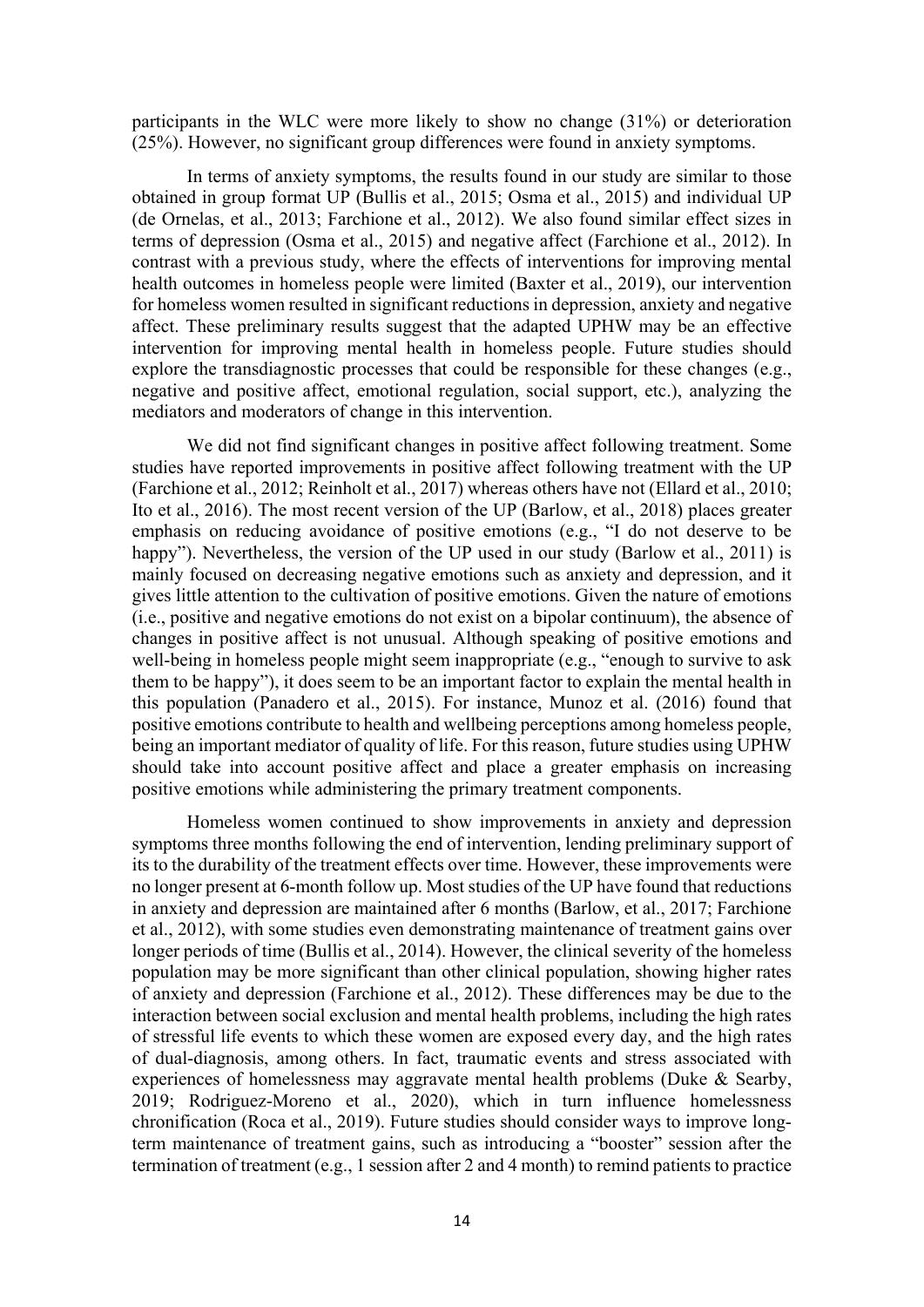treatment skills over time and help address new difficulties or stressors that they may encounter during the follow-up period.

We also predicted that the reductions in anxiety and depression symptoms would lead to improvements across a number of secondary outcome variables, such as wellbeing, health, and social support. Contrary to our expectations, we did not find significant changes in well-being, health variables and social support after the treatment. These results make sense since the UPHW version used in this study does not include specific modules aimed at improving these components, furthermore, these aspects can take time to change. However, all of these variables are especially relevant in homeless population. For this reason, future studies should consider introducing specific content, or additional treatment modules, to specifically address health care issues and strengthen social support networks in this population. For instance, some of the examples of adaptive emotion regulation in the original UP are related to enjoying activities with family or friends or doing activities that require physical mobility. Unfortunately, some of these basic elements of well-being may not always be present for homeless people. Social support networks, for example, may have dissolved or are very weak. Further, rates of physical conditions and disabilities tend to be high in this population. Thus, psychological interventions would constitute a key component of multifactorial community-based programs, together with other crucial structural factors such as housing or employment reintegration (Wickham, 2020). For instance, Housing First programs would benefit from the inclusion of psychological interventions like the UP (Tsemberis et al., 2004).

The results of the present study must be interpreted at the light of some methodological limitations. First, due to difficulties in recruiting participants across different treatment locations, we were unable to randomly assign participants to study condition. Thus, we cannot attribute with absolute certainty that the effects reported are due primarily to the intervention, as opposed to other additional variables, hence leading to potential risk of bias. Of course, randomized controlled trials are considered the "gold standard" for causal inference in health sciences, however, when interventions are applied to real-world community settings, such as the homeless shelters outside the idealized academic settings, its implementation is much more complex. Although many challenges were identified and addressed during the adaptation of the protocol, there were a number of implementation barriers encountered during the trial. The group format, together with the high dropout rates, made it difficult to form small groups (i.e., 5 participants). Given the risk that the group would eventually dissolve as treatment progressed (e.g., finishing the intervention with only 2 participants), we decided to delay the start of treatment until almost 10 participants began treatment at one time. The nomadic nature and the idiosyncratic characteristics of homeless population made continuity in the intervention more complex, as well as being able to locate participants for follow-up evaluations (e.g., some women changed the shelter or the city and it was not possible to contact them). Finally, homelessness generally leads to unstructured schedules, which made difficult the delivery of the intervention in terms of scheduling sessions and maintaining attendance. Other study limitations were as follows: 1) we did not use a structured interview to diagnose patients as it was considered too long for the population characteristics. Instead, we confirmed the referring diagnoses with the psychologist of the shelter; 2) the present study did not include an active treatment comparison, making it difficult to tease out the effect of common therapeutic factors (e.g., adherence, expectations, therapist attention, etc.); and 3) all participants were women, so future studies should include men in order to assess if there are gender differences in the response to the UPHW.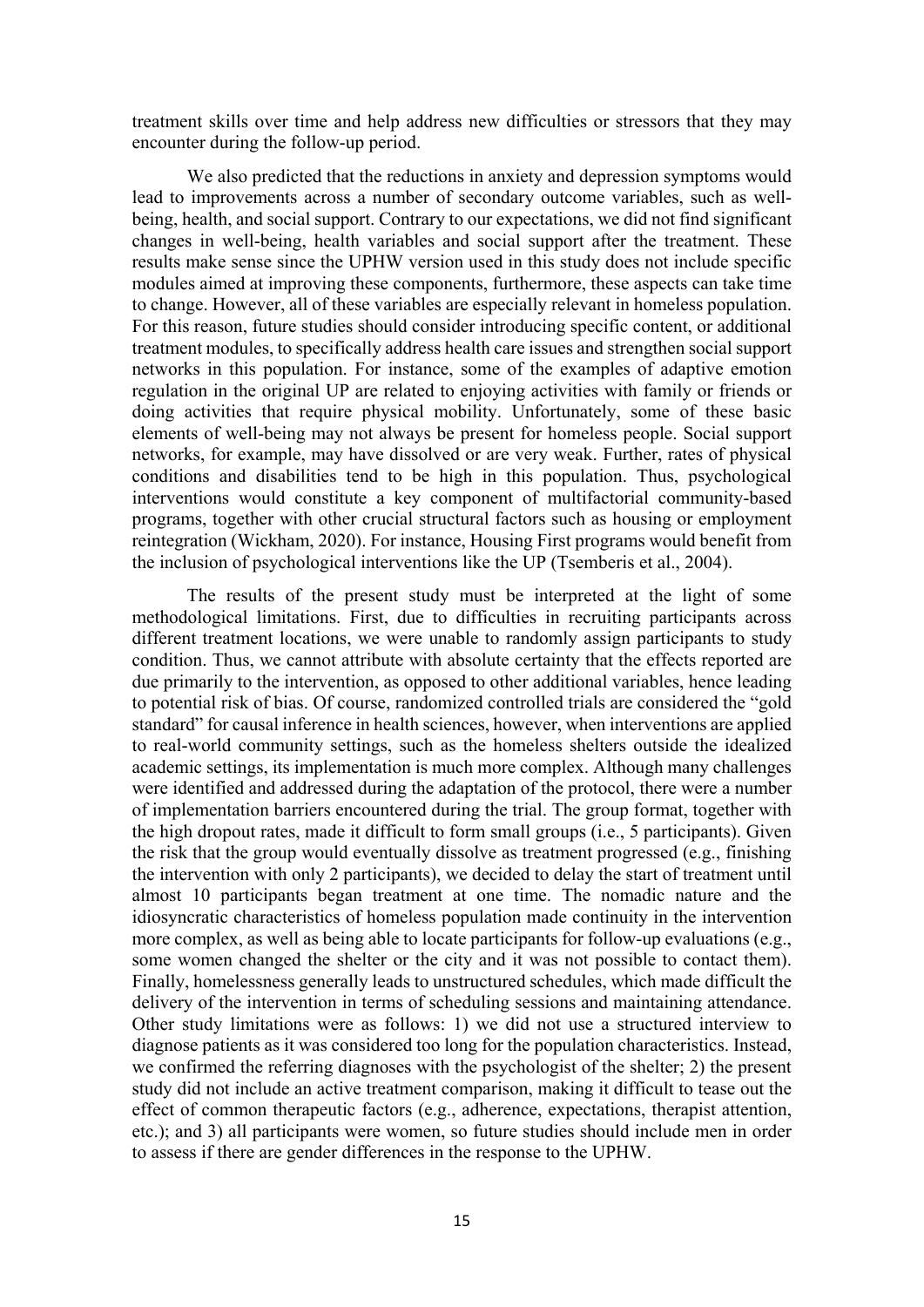These limitations notwithstanding, to our knowledge this is the first UP adaptation for homeless women in a group format, with data at 3-month and 6-month follow-up. The positive results achieved with this protocol have clinical implications, as protocols of this type could help reduce the burden on shelters, where there is usually only one psychologist on staff. Furthermore, the group format of the UPHW used in this trial fit especially well with the structure and needs of homeless shelters (i.e., cost-effective interventions). As observed in de Ornelas and colleagues' study (2013), participants felt like part of a group with the same characteristics, which encouraged them to share information and improve their social support networks. While previous treatments for homelessness have focused more on structural factors (Hwang & Burns, 2014), we have adapted a purely psychological treatment to directly address the psychological needs of the population. Finally, we believe our study makes an important contribution to the current literature on transdiagnostic protocols in socially excluded populations (Sauer-Zavala et al., 2019).

# **Conclusions**

The preliminary results of our study suggest that the UPHW adaptation for homeless women can be a feasible and effective treatment for depression, anxiety and negative affect in this population. Further research is warranted to replicate our findings and to provide additional evidence of its efficacy and effectiveness in other groups of people who experience social exclusion situations. Furthermore, these data encourage us to perform clinical trials to establish the effectiveness of the UP in group format not only in clinical populations, but also in social settings.

# **References**

- Amore, K., Baker, M., & Howden-Chapman, P. (2011). The ETHOS Definition and Classification of Homelessness: An Analysis. *European Journal of Homelessness*, *5*(2).
- Australian Bureau of Statistics. (2016). *Mental health and experiences of homelessness, Australia, 2014 (No 4329.0.00.005)*. ACT.
- Barlow, D. H., Farchione, T. J., Bullis, J. R., Gallagher, M. W., Murray-Latin, H., Sauer-Zavala, S., Bentley, K. H., Thompson-Hollands, J., Conklin, L. R., Boswell, J. F., Ametaj, A., Carl, J. R., Boettcher, H. T., & Cassiello-Robbins, C. (2017). The unified protocol for transdiagnostic treatment of Emotional Disorders compared with diagnosis-specific protocols for anxiety disorders: A randomized clinical trial. *JAMA Psychiatry*, *74*(9), 875–884. https://doi.org/10.1001/jamapsychiatry.2017.2164
- Barlow, D. H., Farchione, T. J., Sauer-Zavala, S., Murray Latin, H., Ellard, K. K., Bullis, J. R., Bentley, K. H., Boettcher, H. T., & Cassiello-Robbins, C. (2018). *Unified protocol for transdiagnostic treatment of emotional disorders*. Second Edition. Oxford University Press.
- Barlow, D. H., Farchione, T. J., Fairholme, C. P., Ellard, K. K., Boisseau, C. L., Allen, L. B., & Ehrenreich-May, J. (2011). *The unified protocol for transdiagnostic treatment of emotional disorders: Therapist guide*. Oxford University Press.
- Barlow, D. H., Sauer-Zavala, S., Carl, J. R., Bullis, J. R., & Ellard, K. K. (2014). The nature, diagnosis, and treatment of neuroticism: Back to the future. *Clinical Psychological Science*, *2*(3), 344–365. https://doi.org/10.1177/2167702613505532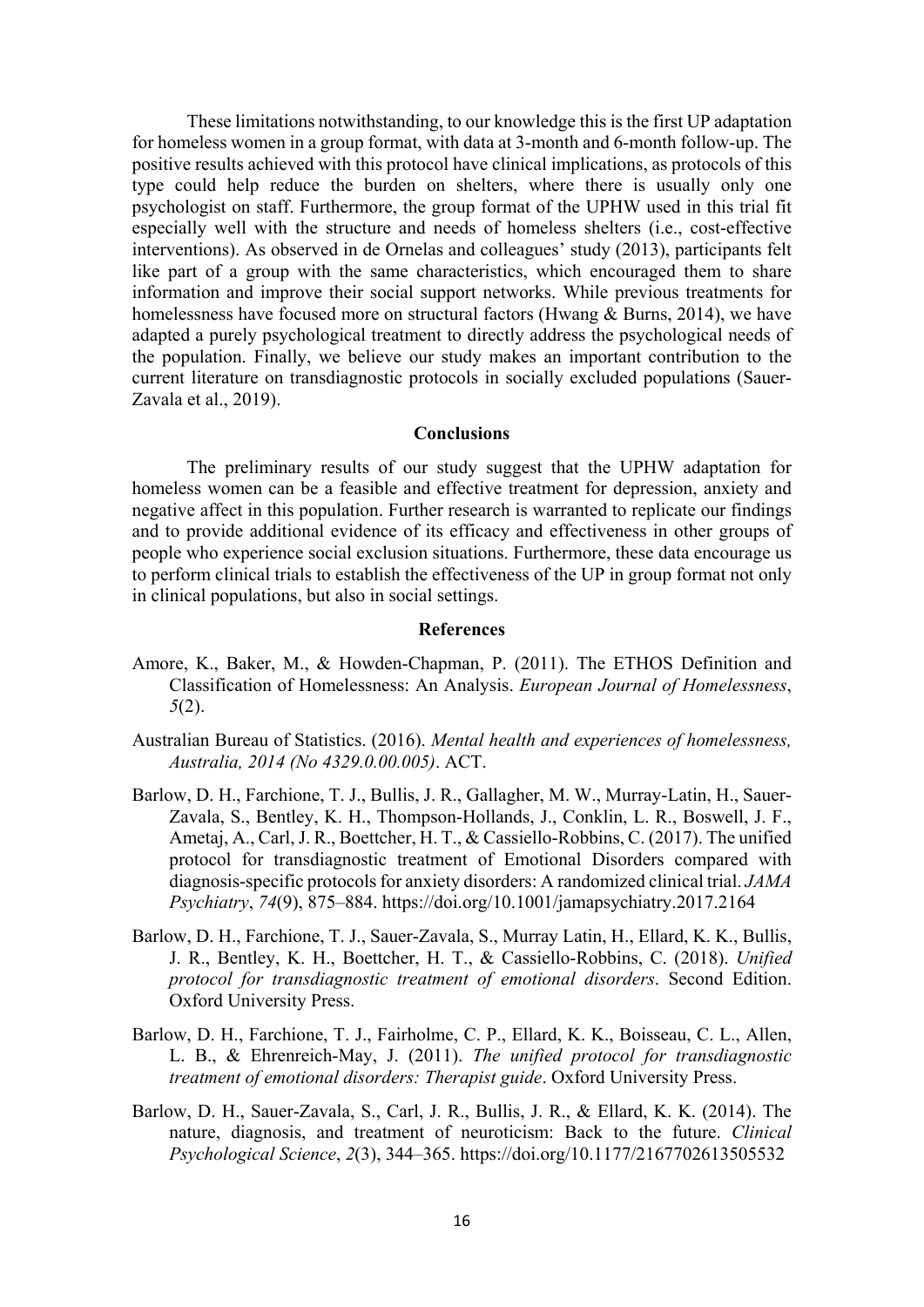- Baxter, A. J., Tweed, E. J., Katikireddi, S. V., & Thomson, H. (2019). Effects of Housing First approaches on health and well-being of adults who are homeless or at risk of homelessness: Systematic review and meta-analysis of randomised controlled trials. *Journal of Epidemiology and Community Health*, *73*(5), 379–387. https://doi.org/10.1136/jech-2018-210981
- Bullis, J. R., Fortune, M. R., Farchione, T. J., & Barlow, D. H. (2014). A preliminary investigation of the long-term outcome of the Unified Protocol for Transdiagnostic Treatment of Emotional Disorders. *Comprehensive Psychiatry*, *55*(8), 1920–1927. https://doi.org/10.1016/j.comppsych.2014.07.016
- Bullis, J. R., Sauer-Zavala, S., Bentley, K. H., Thompson-Hollands, J., Carl, J. R., & Barlow, D. H. (2015). The unified protocol for transdiagnostic treatment of emotional disorders: Preliminary exploration of effectiveness for group delivery. *Behavior Modification*, *39*(2), 295–321. https://doi.org/10.1177/0145445514553094
- Chambers, C., Chiu, S., Scott, A. N., Tolomiczenko, G., Redelmeier, D. A., Levinson, W., & Hwang, S. W. (2014). Factors associated with poor mental health status among homeless women with and without dependent children. *Community Mental Health Journal*, *50*(5), 553–559. https://doi.org/10.1007/s10597-013-9605-7
- Coldwell, C. M., & Bender, W. S. (2007). The Effectiveness of Assertive Community Treatment for Homeless Populations With Severe Mental Illness: A Meta-Analysis. *American Journal of Psychiatry*, *164*(3), 393–399. https://doi.org/10.1176/ajp.2007.164.3.393
- de Ornelas, A., Braga, A., Nunes, C., Nardi, A., & Cardoso, A. (2013). Transdiagnostic treatment using a unified protocol: application for patients with a range of comorbid mood and anxiety disorders. *Trends in Psichiatry and Psychotherapy*, *35*(2), 134– 140. https://doi.org/https://doi.org/10.1590/S2237-60892013000200007
- Duke, A., & Searby, A. (2019). Mental ill health in homeless women: A review. *Issues in Mental Health Nursing*, *40*(7), 605–612. https://doi.org/10.1080/01612840.2019.1565875
- Ellard, K. K., Fairholme, C. P., Boisseau, C. L., Farchione, T. J., & Barlow, D. H. (2010). Unified protocol for the transdiagnostic treatment of emotional disorders: Protocol development and initial outcome data. *Cognitive and Behavioral Practice*, *17*(1), 88–101. https://doi.org/10.1016/j.cbpra.2009.06.002
- Farchione, T. J., Fairholme, C. P., Ellard, K. K., Boisseau, C. L., Thompson-Hollands, J., Carl, J. R., Gallagher, M. W., & Barlow, D. H. (2012). Unified protocol for transdiagnostic treatment of emotional disorders: A randomized controlled trial. *Behavior Therapy*, *43*(3), 666–678. https://doi.org/10.1016/j.beth.2012.01.001
- Fazel, S., Geddes, J. R., & Kushel, M. (2014). The health of homeless people in highincome countries: Descriptive epidemiology, health consequences, and clinical and policy recommendations. *The Lancet*, *384*(9953), 1529–1540. https://doi.org/10.1016/S0140-6736(14)61132-6
- Fazel, S., Khosla, V., Doll, H., & Geddes, J. (2008). The prevalence of mental disorders among the homeless in Western countries: Systematic review and meta-regression analysis. *PLoS Medicine*, *5*(12), 1670–1681.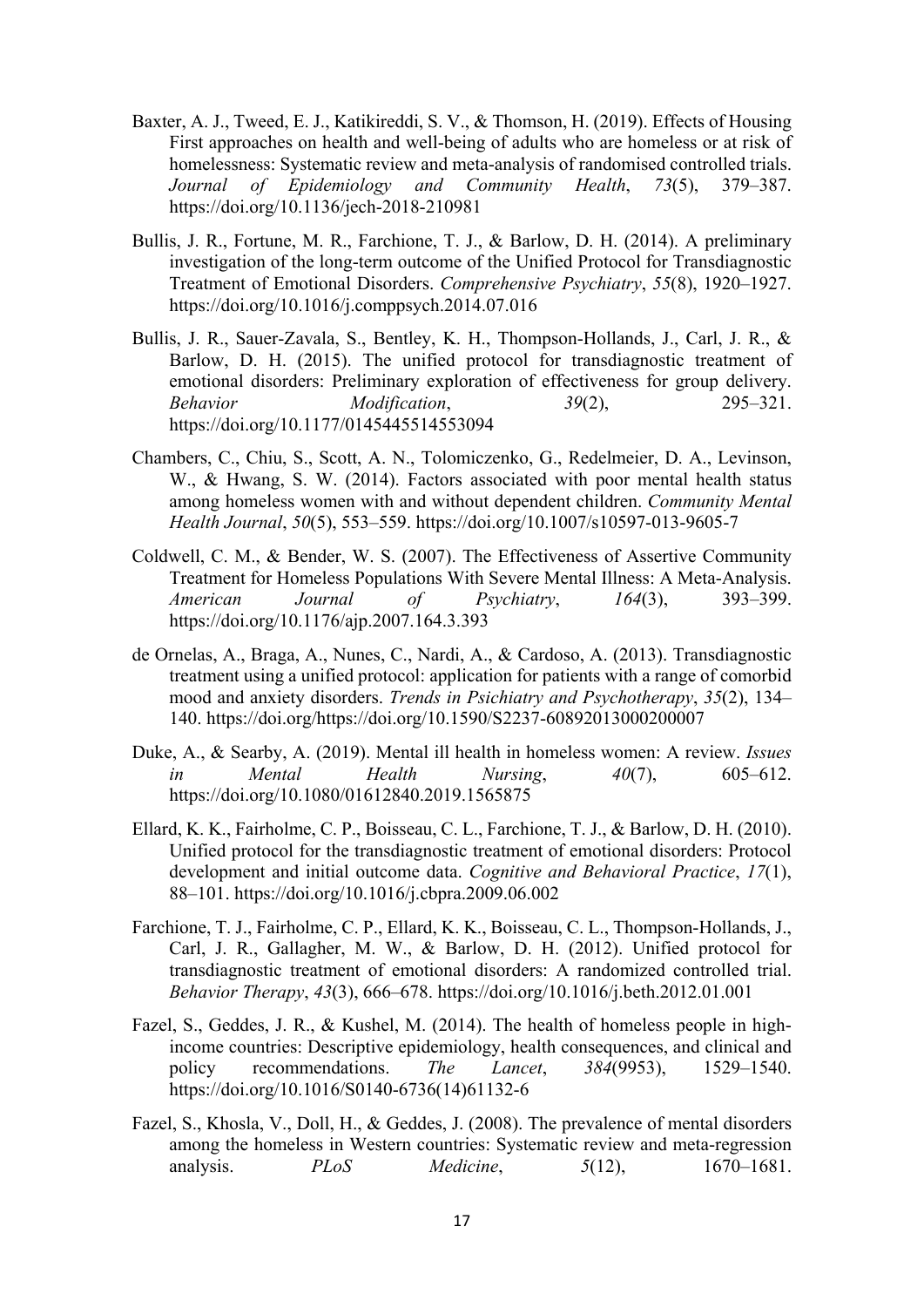https://doi.org/10.1371/journal.pmed.0050225

- Fransham, M., & Dorling, D. (2018). Homelessness and public health. In *BMJ (Online)* (Vol. 360). BMJ. https://doi.org/10.1136/bmj.k214
- Hossain, M. M., Sultana, A., Tasnim, S., Fan, Q., Ma, P., McKyer, E. L. J., & Purohit, N. (2020). Prevalence of mental disorders among people who are homeless: An umbrella review. *International Journal of Social Psychiatry*, *66*(6), 528–541. https://doi.org/10.1177/0020764020924689
- Hwang, S. W., & Burns, T. (2014). Health interventions for people who are homeless. *The Lancet*, *384*(9953), 1541–1547. https://doi.org/10.1016/S0140-6736(14)61133- 8
- Ito, M., Horikoshi, M., Kato, N., Oe, Y., Fujisato, H., Nakajima, S., Kanie, A., Miyamae, M., Takebayashi, Y., Horita, R., Usuki, M., Nakagawa, A., & Ono, Y. (2016). Transdiagnostic and transcultural: Pilot study of unified protocol for depressive and anxiety disorders in Japan. *Behavior Therapy*, *47*(3), 416–430. https://doi.org/10.1016/j.beth.2016.02.005
- Jacobson, N. S., & Truax, P. (1991). Clinical significance: A statistical approach to defining meaningful change in psychotherapy research. *Journal of Consulting and Clinical Psychology*, *59*(1), 12–19.
- Jiga, K., Kaunhoven, R. J., & Dorjee, D. (2019). Feasibility and efficacy of an adapted Mindfulness-Based Intervention (MBI) in areas of socioeconomic deprivation (SED). *Mindfulness*, *10*(2), 325–338. https://doi.org/10.1007/s12671-018-0977-1
- Lako, D. A. M., De Vet, R., Beijersbergen, M. D., Herman, D. B., Van Hemert, A. M., & Wolf, J. R. (2013). The effectiveness of critical time intervention for abused women and homeless people leaving Dutch shelters: Study protocol of two randomised controlled trials. *BMC Public Health*, *13*(1), 1–12. https://doi.org/10.1186/1471- 2458-13-555
- Llerena, K., Gabrielian, S., & Green, M. F. (2018). Clinical and cognitive correlates of unsheltered status in homeless persons with psychotic disorders. *Schizophrenia Research*, *197*, 421–427. https://doi.org/10.1016/j.schres.2018.02.023
- Lund, C., Breen, A., Flisher, A. J., Kakuma, R., Corrigall, J., Joska, J. A., Swartz, L., & Patel, V. (2010). Poverty and common mental disorders in low and middle income countries: A systematic review. *Social Science & Medicine*, *71*(3), 517–528. https://doi.org/10.1016/J.SOCSCIMED.2010.04.027
- Martens, W. (2001). A review of physical and mental health in homeless persons. *Public Health Reviews*, *29*(1), 13–33.
- Mayock, P., & Sheridan, S. (2012). *Women's "Journeys" to homelessness: Key findings from a biographical study of homeless women in Ireland*. School of Social Work and Social Policy and Children's Research Centre, Trinity College Dublin.
- Mayock, P., & Bretherton, J. (2016). *Women's homelessness in Europe*. Palgrave Macmillan UK.
- McHugh, R. K., Murray, H. W., & Barlow, D. H. (2009). Balancing fidelity and adaptation in the dissemination of empirically-supported treatments: The promise of transdiagnostic interventions. *Behaviour Research and Therapy*, *47*(11), 946–953.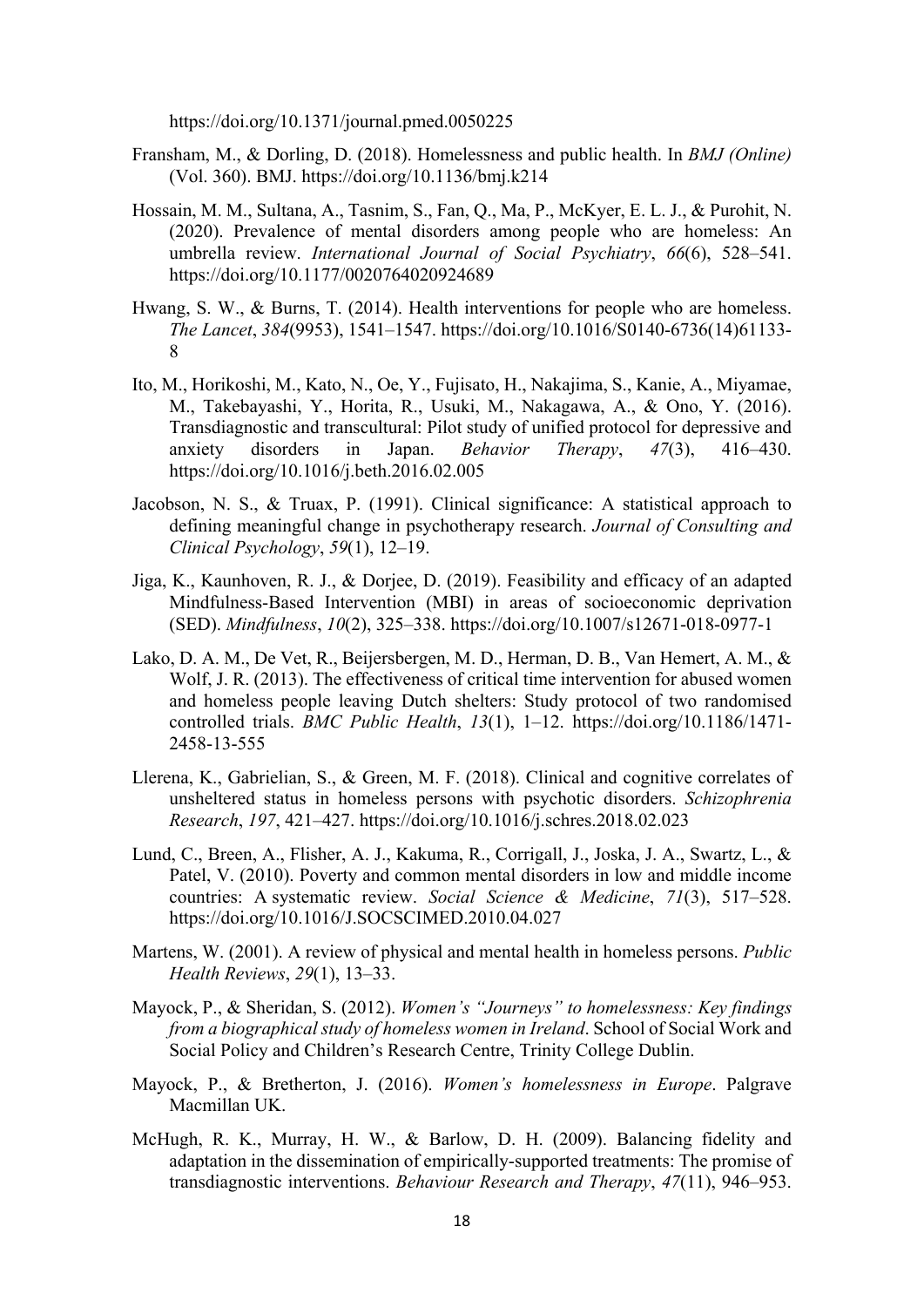https://doi.org/10.1016/j.brat.2009.07.005

- Moher, D., Hopewell, S., Schulz, K. F., Montori, V., Gøtzsche, P. C., Devereaux, P. J., Elbourne, D., Egger, M., & Altman, D. G. (2012). CONSORT 2010 explanation and elaboration: Updated guidelines for reporting parallel group randomised trials. *International Journal of Surgery*, *10*(1), 28–55. https://doi.org/10.1016/j.ijsu.2011.10.001
- Muñoz, M., Crespo, M., & Pérez-Santos, E. (2005). Homelessness effects on men's and women's health. *International Journal of Mental Health*, *34*(2), 47–61. https://doi.org/10.1080/00207411.2005.11043400
- Munoz, R. T., Hellman, C. M., Buster, B., Robbins, A., Carroll, C., Kabbani, M., Cassody, L., Brahm, N., & Fox, M. D. (2016). Life satisfaction, hope, and positive emotions as antecedents of health related quality of life among homeless individuals. *International Journal of Applied Positive Psychology*, *1*(1–3), 69–89. https://doi.org/10.1007/s41042-017-0005-z
- National Institute of Mental Health. (2009). *Anxiety disorders (NIH Publication No. 09– 3879)*. http://www.nimh.nih.gov/health/publications/anxietydisorders/nimhanxiety.pdf
- National Institute of Mental Health. (2017). *Statistics.* https://www.nimh.nih.gov/health/statistics/
- National Institute of Statistics. (2018). *Encuesta sobre centros y servicios de atención a personas sin hogar*.
- Newman, D. A. (2014). Missing data: Five practical guidelines. *Organizational Research Methods*, *17*(4), 372–411. https://doi.org/10.1177/1094428114548590
- Nilsson, S. F., Nordentoft, M., & Hjorthøj, C. (2019). Individual-level predictors for becoming homeless and exiting homelessness: a systematic review and metaanalysis. *Journal of Urban Health*, *96*(5), 741–750. https://doi.org/10.1007/s11524- 019-00377-x
- Osma, J., Delgado, E. C., & Garcia-Palacios, A. (2015). The unified protocol for transdiagnostic treatment of emotional disorders in group format in a spanish public mental health setting. *Behavioral Psychology*, *23*(3), 447–466.
- Osma, J., Suso-Ribera, C., García-Palacios, A., Crespo-Delgado, E., Robert-Flor, C., Sánchez-Guerrero, A., Ferreres-Galan, V., Pérez-Ayerra, L., Malea-Fernández, A., & Torres-Alfosea, M. Á. (2018). Efficacy of the unified protocol for the treatment of emotional disorders in the Spanish public mental health system using a group format: Study protocol for a multicenter, randomized, non-inferiority controlled trial. *Health and Quality of Life Outcomes*, *16*(1), 1–10. https://doi.org/10.1186/s12955-018-0866-2
- Panadero, S., Guillén, A. I., & Vázquez, J. J. (2015). Happiness on the street: Overall happiness among homeless people in Madrid (Spain). *American Journal of Orthopsychiatry*, *85*(4), 324–330. https://doi.org/10.1037/ort0000080
- Reinholt, N., Aharoni, R., Winding, C., Rosenberg, N., Rosenbaum, B., & Arnfred, S. (2017). Transdiagnostic group CBT for anxiety disorders: The unified protocol in mental health services. *Cognitive Behaviour Therapy*, *46*(1), 29–43.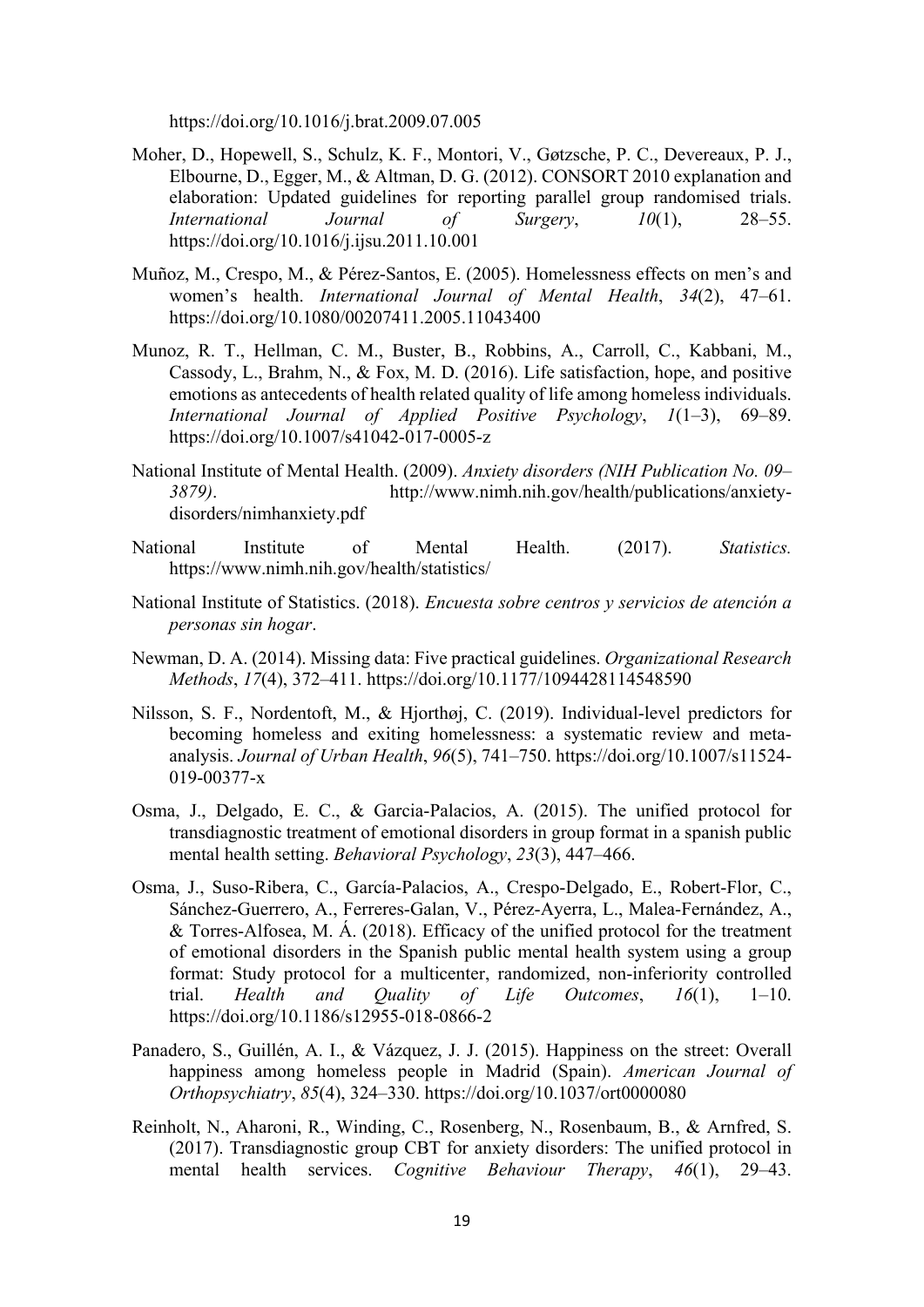https://doi.org/10.1080/16506073.2016.1227360

- Rew, L., Powell, T., Brown, A., Becker, H., & Slesnick, N. (2017). An intervention to enhance psychological capital and health outcomes in homeless female youths. *Western Journal of Nursing Research*, *39*(3), 356–373. https://doi.org/10.1177/0193945916658861
- Roca, P., Panadero, S., Rodríguez-Moreno, S., Martín, R. M., & Vázquez, J. J. (2019). The revolving door to homelessness. The influence of health, alcohol consumption and stressful life events on the number of episodes of homelessness. *Annals of Psychology*, *35*(2), 175–180. https://doi.org/10.6018/ANALESPS.35.2.297741
- Rodriguez-Moreno, S., Panadero, S., & Vázquez, J. J. (2020). Risk of mental ill-health among homeless women in Madrid (Spain). *Archives of Women´s Mental Health*, *23*, 657–664. https://doi.org/10.1007/s00737-020-01036-w
- Sakiris, N., & Berle, D. (2019). A systematic review and meta-analysis of the Unified Protocol as a transdiagnostic emotion regulation based intervention. *Clinical Psychology Review*, *72*, 101751. https://doi.org/10.1016/j.cpr.2019.101751
- Santa Maria, D., Cuccaro, P., Bender, K., Cron, S., Fine, M., & Sibinga, E. (2020). Feasibility of a Mindfulness-Based Intervention with sheltered youth experiencing homelessness. *Journal of Child and Family Studies*, *29*(1), 261–272. https://doi.org/10.1007/s10826-019-01583-6
- Sauer-Zavala, S., Ametaj, A. A., Wilner, J. G., Bentley, K. H., Marquez, S., Patrick, K. A., Starks, B., Shtasel, D., & Marques, L. (2019). Evaluating transdiagnostic, evidence-based mental health care in a safety-net setting serving homeless individuals. *Psychotherapy*, *56*(1), 100–114. https://doi.org/10.1037/pst0000187
- Schminder, E., Ziegler, M., Danay, E., Beyer, L., & Bühner, M. (2010). Is it really robust? Reinvestigating the robustness of ANOVA against violations of the normal distribution. *European Research Journal of Methods for the Behavioral and Social Sciences*, *6*, 147–151.
- Schreiter, S., Bermpohl, F., Krausz, M., Leucht, S., Rössler, W., Schouler-Ocak, M., & Gutwinski, S. (2017). The prevalence of mental illness in homeless people in Germany - A systematic review and meta-analysis. *Deutsches Arzteblatt International*, *114*(40), 665–672. https://doi.org/10.3238/arztebl.2017.0665
- Speirs, V., Johnson, M., & Jirojwong, S. (2013). A systematic review of interventions for homeless women. *Journal of Clinical Nursing*, *22*(7–8), 1080–1093. https://doi.org/10.1111/jocn.12056
- Tsemberis, S., Gulcur, L., & Nakae, M. (2004). Housing First, consumer choice, and harm reduction for homeless individuals with a dual diagnosis. *American Journal of Public Health*, *94*(4), 651–656. https://doi.org/10.2105/AJPH.94.4.651
- U.S. Department of Housing and Urban Development. (2015). *The 2015 Annual Homeless Assessment Report (AHAR) to Congress*. https://www.hudexchange.info/onecpd/assets/File/2015-AHAR-Part-2.pdf. rt-2.pdf
- Urbanoski, K., Veldhuizen, S., Krausz, M., Schutz, C., Somers, J. M., Kirst, M., Fleury, M.-J., Stergiopoulos, V., Patterson, M., Strehlau, V., & Goering, P. (2018). Effects of comorbid substance use disorders on outcomes in a Housing First intervention for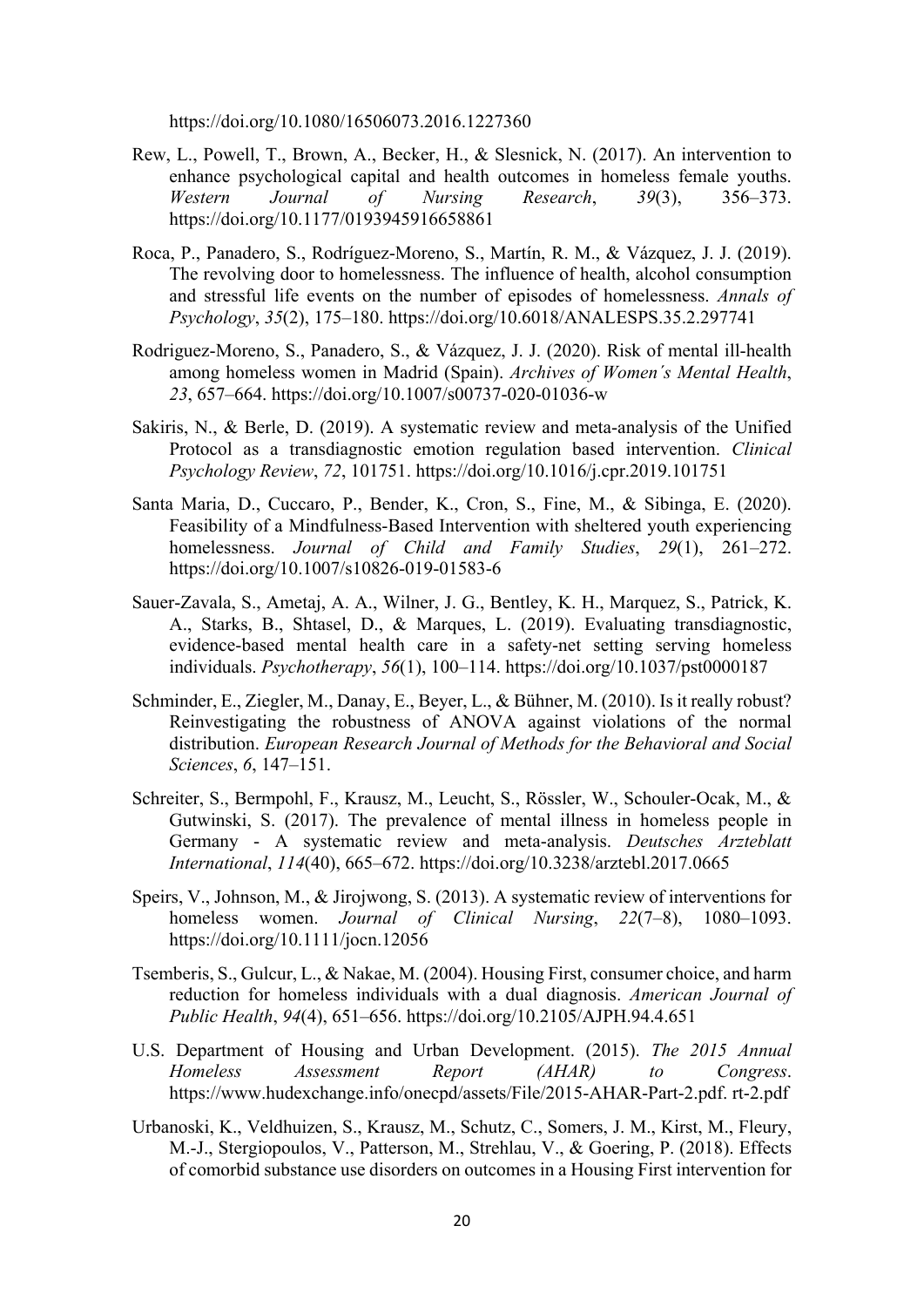homeless people with mental illness. *Addiction*, *113*(1), 137–145. https://doi.org/10.1111/add.13928

- Vázquez, C., & Muñoz, M. (2001). Homelessness, mental health, and stressful life events: The Madrid experience. *International Journal of Mental Health*, *30*(3), 6–25. https://doi.org/10.1080/00207411.2001.11449522
- Watson, J., Crawley, J., & Kane, D. (2016). Social exclusion, health and hidden homelessness. *Public Health*, *139*, 96–102. https://doi.org/10.1016/j.puhe.2016.05.017
- Welch-Lazoritz, M. L., Whitbeck, L. B., & Armenta, B. E. (2015). Characteristics of mothers caring for children during episodes of homelessness. *Community Mental Health Journal*, *51*(8), 913–920. https://doi.org/10.1007/s10597-014-9794-8
- Wickham, S. (2020). Effective interventions for homeless populations: The evidence remains unclear. *The Lancet Public Health*, *5*(6), e304–e305. https://doi.org/10.1016/S2468-2667(20)30120-1
- Youn, S. J., Sauer-Zavala, S., Patrick, K. A., Ahles, E. M., Aguilar Silvan, Y., Greig, A., Marques, L., & Shtasel, D. L. (2019). Barriers and facilitators to implementing a short-term transdiagnostic mental health treatment for homeless persons. *The Journal of Nervous and Mental Disease*, *207*(7), 585–594. https://doi.org/10.1097/NMD.0000000000001010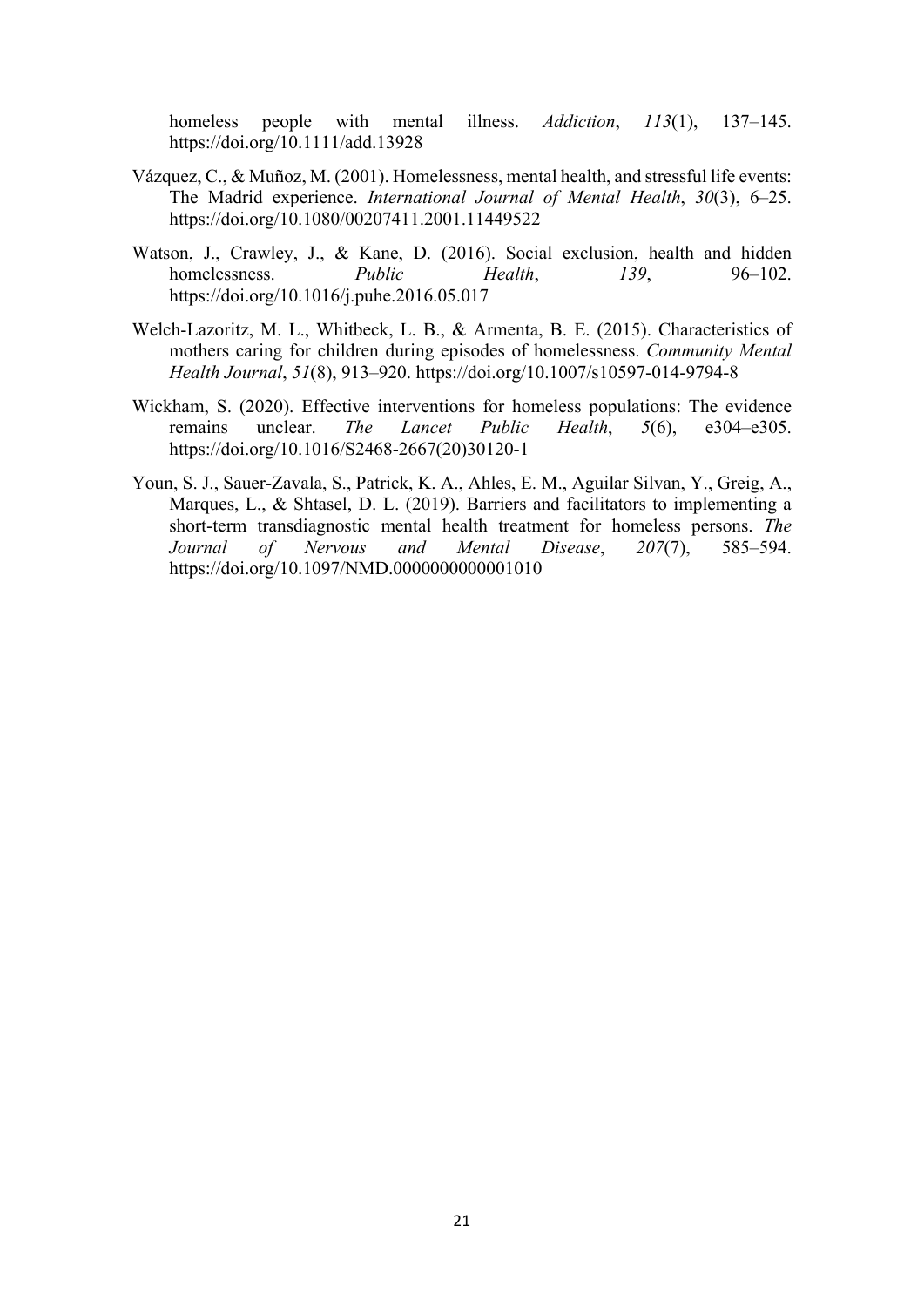# **ANNEX: SUPPLEMENTARY**

# **MATERIALS**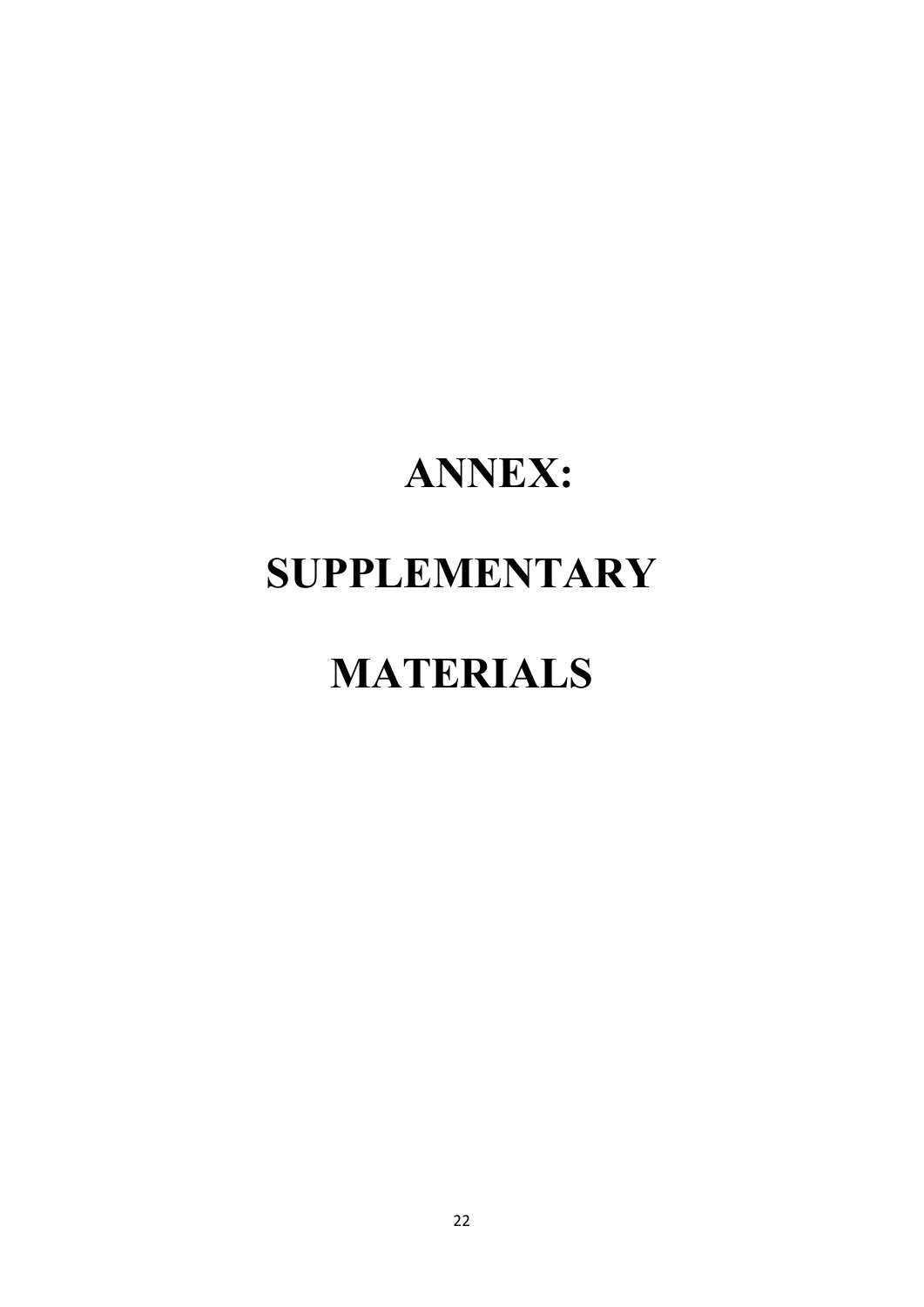## **Method**

# **Treatment**

| <b>Session number</b> | Content                                                                                                |  |  |  |  |  |
|-----------------------|--------------------------------------------------------------------------------------------------------|--|--|--|--|--|
| Session 1             | Psychoeducation. Understanding emotions. Introduction to<br>the motivation to change                   |  |  |  |  |  |
| Session 2             | Motivation and commitment to change. Objectives and goals                                              |  |  |  |  |  |
| Session 3             | Three components model of emotional experiences. What do<br>I think? what do I feel? how do I act?     |  |  |  |  |  |
| Session 4             | Recognizing and tracking emotional responses. ARC model<br>of emotional experiences                    |  |  |  |  |  |
| Session 5             | Emotion awareness training. Non-judgmental present-<br>focused emotion awareness exercises Mindfulness |  |  |  |  |  |
| Session 6             | Understanding the thought: Evaluation and cognitive<br>reevaluation. Cognitive flexibility             |  |  |  |  |  |
| Session 7             | Understanding and managing our feelings: Awareness and<br>tolerance to physical sensations             |  |  |  |  |  |
| Session 8             | Emotion-driven behaviors (EDBs)                                                                        |  |  |  |  |  |
| Session 9             | <b>Emotional Avoidance</b>                                                                             |  |  |  |  |  |
| Session 10            | Interoceptive and situational emotion exposure. Imaginal<br>exposure                                   |  |  |  |  |  |
| Session 11            | Achievement Recognition and looking to the future                                                      |  |  |  |  |  |
| Session 12            | Relapse prevention and treatment termination                                                           |  |  |  |  |  |

*Supplementary Table 1*. Treatment content split by session.

EDBs: Emotion-driven behaviors

# **Therapist and treatment integrity**

The therapist (SRM) and the co-therapist were two PhD candidates in clinical psychology with extensive experience working with homeless individuals in clinical practice. Both the therapist and the co-therapist were trained in the UPHW protocol by the treatment developers, and both were directly involved in the adaptation of the treatment protocol. Program adherence was supported by periodic meetings with the senior authors of the study. Furthermore, treatment adherence was assessed by the therapist and co-therapist after each session using a standardized questionnaire assessing degree of adherence to the goals, contents and activities of each session, as well as an open-ended question about areas for improvement (Marín et al., unpublished).

Therapists contacted participants before treatment sessions and also after any missed sessions to explore reasons for non-attendance. Previous studies have shown that dropout rates are very high in homeless population (Coldwell & Bender, 2007; Rew et al., 2017), probably due to the nomadic nature of the homeless. In this study, treatment completion was high, with only 28.3% discontinuing treatment in the UPHW. This may be due to the high satisfaction levels (*M*=8.97, *SD*=1.45 in a single-item measuring satisfaction from 0 to 10) and the perceived usefulness of the treatment  $(M=9.10,$ *SD*=1.42; in a single-item measuring usefulness from 0 to 10) in the full sample (including the drop-out cases). that have been reported for the UPHW in this population (Marin et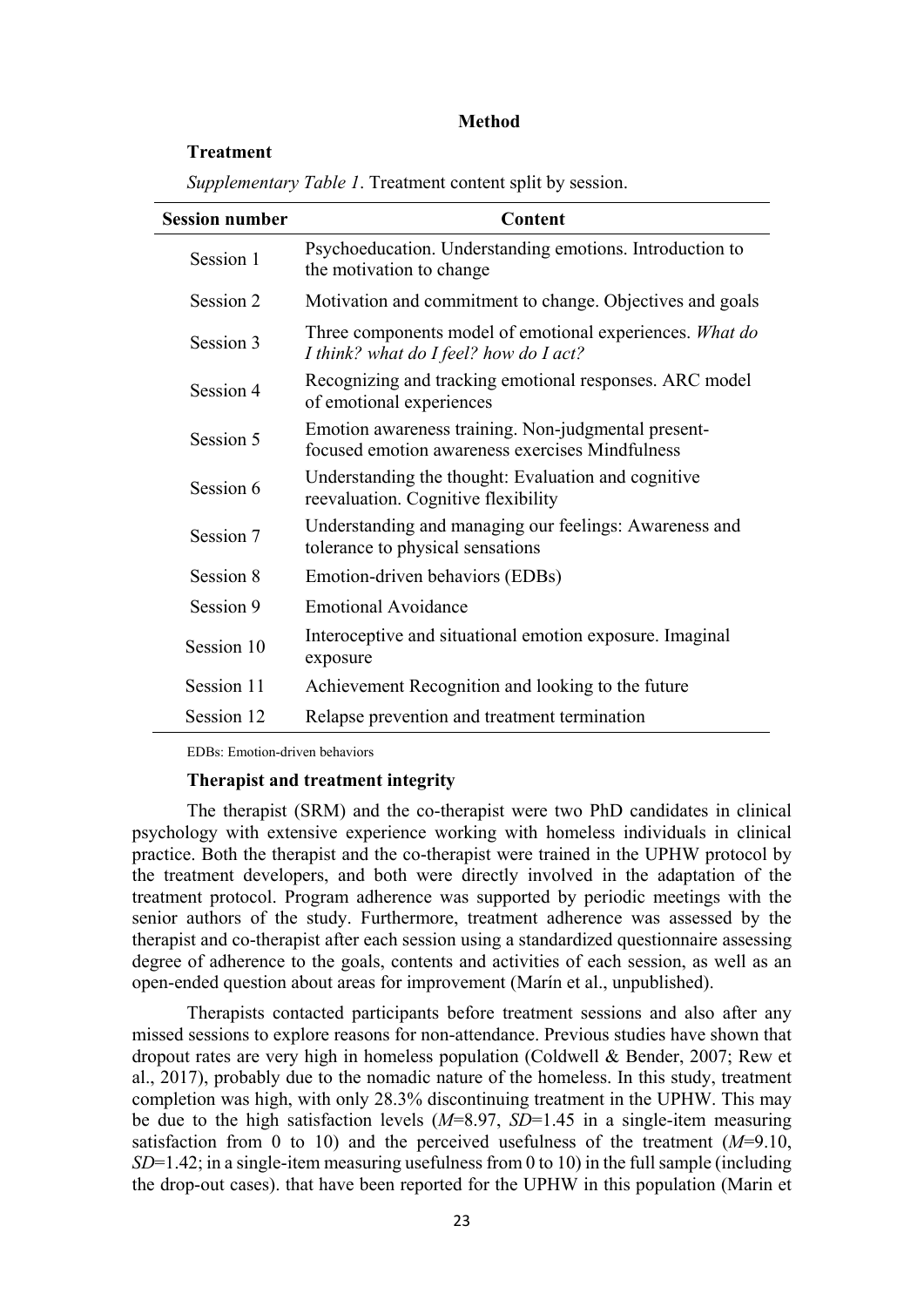al., unpublished). Reasons for treatment discontinuation included health problems, hospitalizations, incompatibility with medical appointments, and alcohol and other substance problems.

# **Assessment**

# *Primary outcomes*

**Beck Anxiety Inventory (BAI)** (Beck & Steer, 1993). The BAI is a 21-item selfreport measure designed to assess anxiety severity, with a maximum of 63 points. Each item has a 4-point severity scale (e.g., not at all, mildly, moderately, and severely), addressing symptoms experienced during the past week. The internal consistency of the Spanish version has been found to range from .85 to .94 (Magán et al., 2008). In the current study, the internal consistency of the BAI was  $\alpha = .89$ .

**Beck Depression Inventory-II (BDI-II)** (Beck et al., 1990). The BDI-II is a 21 item self-report measure designed to assess depression severity. Each item is rated from 0 to 3 with a total score of a maximum of 63 points. The Spanish version has shown good internal consistency ( $\alpha = 0.86$ ) (Sanz et al., 2003). In the current study, the internal consistency of the BDI-II was  $\alpha$  = .90.

# *Secondary outcomes*

**Positive and Negative Affect Scale (PANAS)** (Watson et al., 1988). The PANAS is a 20-item self-report measure designed to assess negative and positive affect in the last week. Each item has a 5-point severity scale (e.g., not at all, mildly, moderately, quite a lot, and severely) with a total score from 10 to 50 in each factor. The internal consistency of the Spanish version was  $\alpha = .92$  for positive affect subscale and  $\alpha = .88$  for negative affect subscale (López-Gómez et al., 2015). In the current study, Cronbach's alpha was  $\alpha$ = .89 for the positive affect subscale, and  $\alpha$  = .84 for the negative affect subscale.

**Pemberton Happiness Index (PHI)** (Hervás & Vázquez, 2013). The PHI is a 21 item measure designed to assess integrative well-being using a scale from 0 (fully disagree) to 10 (fully agree) in the first 11 items and dichotomous answers (yes/no) for the last 10 items. It includes two subscales (remember well-being and experienced wellbeing) and a total score. Remember well-being subscale assesses happiness and satisfaction level based upon people' memory and judgment of their lives, while experienced well-being subscale assesses momentary affective states in real time. The total mean score ranges from 0 to 10 and the Cronbach's alpha of Spanish version was  $\alpha$ = .84. In the current study, the internal consistency of the PHI was  $\alpha$  = .85.

**Short Form Health Survey (SF-12)** (Ware et al., 1996). SF-12 is a generic health status instrument with 12 items, and eight subscales (physical functioning, role physical, bodily pain, general health, vitality, social functioning, role emotional and mental health). These eight subscales can be combined into two scores for physical health (PH) and mental health (MH), and a total score, ranged from 0 to 100, where higher scores reflect better self-reported health. The internal consistency of the Spanish version was  $\alpha = .85$ for PH and  $\alpha$  = .78 for MH (Vilagut et al., 2008). In the current study, Cronbach's alpha was  $\alpha$  = .79 for the PH subscale, and  $\alpha$  = .75 for the MH subscale.

**Social Support Questionnaire (SSQ6)** (Sarason et al., 1987): The SSQ is a 6 item measure of social support. It includes two scales: number and satisfaction with social support (on a scale ranging from 1 to 9). The Spanish version has shown good internal consistency for both dimensions ( $\alpha = 0.90$  and  $\alpha = 0.93$ , respectively) (Martínez-López et al., 2014). In the current study, the internal consistency of the SSQ6 was  $\alpha$  = .89.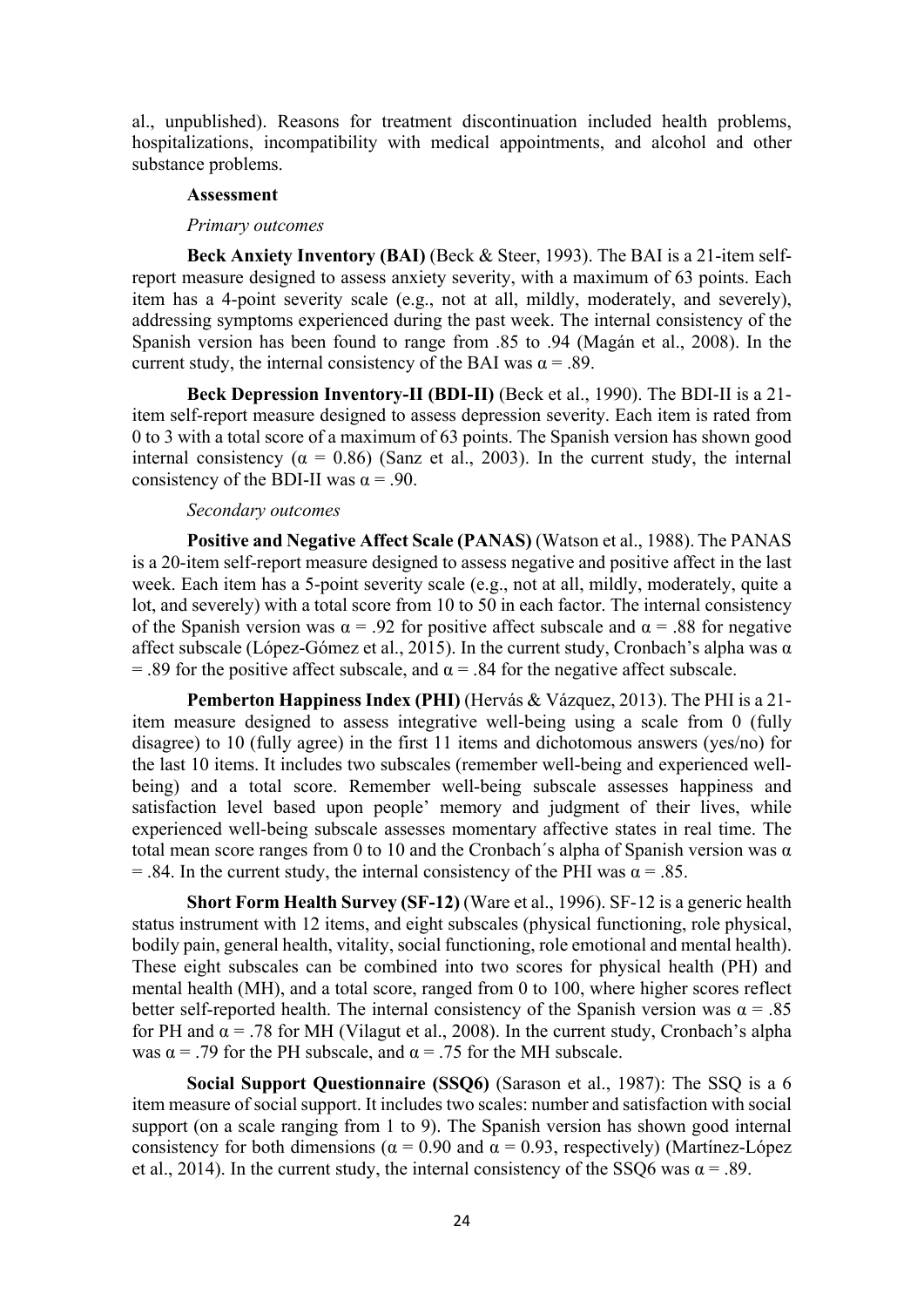**Overall Anxiety Severity and Impairment Scale (OASIS)** (Norman et al., 2006) and **Overall Depression Severity and Impairment Scale (ODSIS)** (Bentley et al., 2014). The OASIS and ODSIS are two self-report questionnaire designed to evaluate the severity and functional impairment associated with anxiety and depression, respectively. The scales consist of five items with a 5-point Likert scale ranging from 0 (I didn't feel anxious/depressed) to 4 (Constant anxiety/depressed); total scores range from 0 to 20. Cronbach's alpha of the OASIS Spanish version was 0.86 (González-Robles et al., 2018) and  $\alpha$  = .93 for the ODSIS Spanish version (Mira et al., 2019). In the present study, the Cronbach's alpha for the OASIS was  $\alpha = .86$  and for the ODSIS was  $\alpha = .89$ .

# **Data analysis**

Student *t* and chi-square test were used to analyze baseline differences between groups. Following CONSORT guidelines (Moher et al., 2012), data imputation was performed following Newman's suggestions (2014), using Maximum Likelihood estimation (ML) via Expectation Maximization imputation (EM). The treatment of missing data was conducted following Hair and colleagues (2014) recommendations. Firstly, construct-level missing data were found, with a 16.2% of overall pre-post missing values in both groups and 22.5% of missing values along the four temporal moments in UPHW group. Secondly, Little's MCAR test, which was used to evaluate the random pattern of missing data, showed that the missing data were completely at random  $(\chi^2)_{(248)}$  $= 168.60, p > .05$ ), and thus suitable for imputation. Thirdly, no significant differences between completers and dropped out cases were found in age  $(t_{(44)} = -0.84, p = .41)$ , nationality ( $\chi^2_{(2)} = 2.34$ ,  $p = .31$ ), education ( $\chi^2_{(5)} = 3.70$ ,  $p = .60$ ), marital status ( $\chi^2_{(1)} =$ 0.93,  $p = .34$ ), and employment ( $\chi^2(1) = 1.13$ ,  $p = .29$ ). Furthermore, no significant differences between groups were found in the age of arrival to a homeless situation  $(t_{(42)}$  $= -0.14, p = .89$ , in the total time in a homeless situation ( $t_{(41)} = -1.03, p = .31$ ), and in the number of times in a homeless situation  $(t_{(43)} = -0.81, p = .42)$ . Finally, after the ML imputation, sensitivity analysis was conducted comparing the results of the completers with the estimated data in the main outcomes (i.e., BDI and BAI), reaching the same conclusions with both data sets, indicating that ML estimation would not lead to biased estimations.

The data analysis plan was conducted with SPSS v. 25 following four successive steps. Firstly, analyses of covariance (ANCOVA) were carried out to examine the pre to post intervention effects in primary and secondary outcomes, using condition as the between-subjects factor (i.e., UPHW vs WLC) and baseline scores as covariates (i.e., pre scores). The use of ANCOVAs while controlling baseline scores has been recommended by several authors as a more powerful tool in pretest-posttest designs (Weinfurt, 2000). Secondly, in order to test whether the post-intervention changes remain stable over time, repeated measure ANOVAs were computed for the follow ups (i.e., post, 3-months and 6-months follow up). Thirdly, repeated measure ANOVA was performed to test postmodule changes in depression (ODSIS) and anxiety (OASIS) in the UPHW group, using polynomial contrasts to test linear trends in the outcomes (i.e., 12 inter session assessment). For all the analyses: a) basic assumptions were tested, correcting the degrees of freedom when sphericity assumption was violated; b) Partial Eta square  $(\eta^2$ <sub>p</sub>) and Cohen's d effect sizes and its corresponding 95% Confidence Intervals (CI) were calculated based on Botella & Sánchez-Meca suggestions (2015); power analysis (1-*β*) was also computed for each ANOVA effect; and d) pairwise Bonferroni-corrected comparisons were used for post-hoc analysis.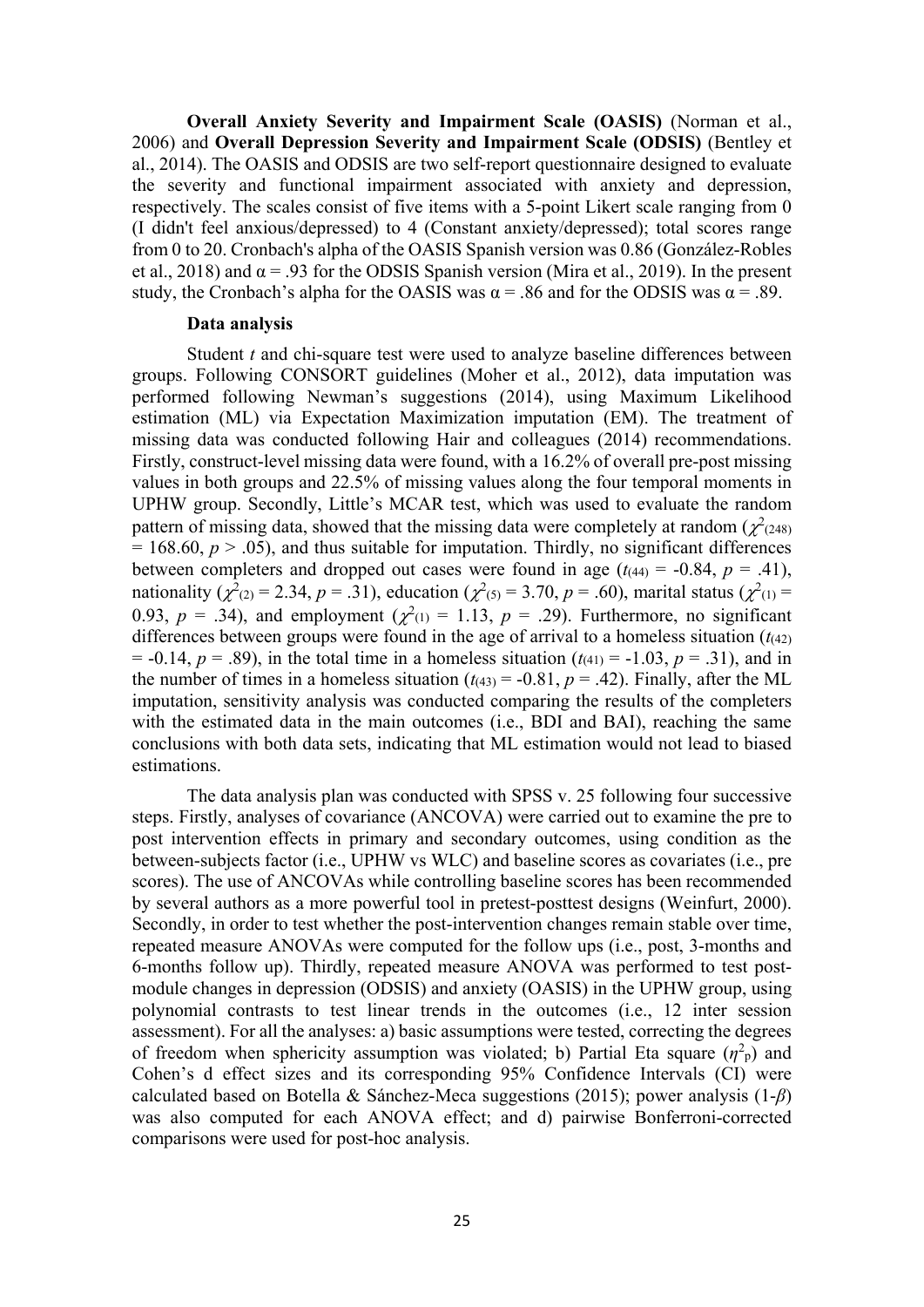Finally, in order to improve individual-level analysis and the detection of potential adverse effects of the intervention, the Reliable Change Index was computed using the Jacobson and Truax's index (RCI; Jacobson & Truax, 1991) for the main outcome measures (i.e., BDI and BAI) in the completer's database. Firstly, we established the cutoff points for each post-intervention outcome (i.e., under cut-off = no change; above cutoff = functional change). Secondly, the RCI was computed, where an RCI lower than - 1.96 indicates an improvement, an RCI between -1.96 and 1.96 indicates no changes and RCI greater than 1.96 indicates a deterioration. Finally, in order to determine the type of clinical change, participants were classified into four categories using their cut-off and RCI scores: a) *No change*: when the post-intervention score does not reach the functional cut-off and the change is no reliable, b) *Recovered*: when post-intervention scores is located within the range of the functional distribution and the change is reliable; c) *Improved*: when the change is reliable but post-intervention scores does not reach the functional level; and d) *Deteriorated*: when the post-intervention score does not reach the functional cut-off and the post-intervention score is worse than pre-intervention score.

# **References**

Beck, A., & Steer, R. (1993). *Beck anxiety inventory manual*. Psychological Corporation.

- Beck, A., Steer, R., & Brown, G. (1990). *Manual for the Beck Depression Inventory-II*. Psychological Corporation.
- Bentley, K. H., Gallagher, M. W., Carl, J. R., & Barlow, D. H. (2014). Development and validation of the Overall Depression Severity and Impairment Scale. *Psychological Assessment*, *26*(3), 815–830. https://doi.org/10.1037/a0036216
- Botella, J., & Sánchez-Meca, J. (2015). *Meta-análisis en Ciencias Sociales y de la Salud [meta-analysis in social and health sciences]*. Sintesis.
- Coldwell, C. M., & Bender, W. S. (2007). The Effectiveness of Assertive Community Treatment for Homeless Populations With Severe Mental Illness: A Meta-Analysis. *American Journal of Psychiatry*, *164*(3), 393–399. https://doi.org/10.1176/ajp.2007.164.3.393
- González-Robles, A., Mira, A., Miguel, C., Molinari, G., Díaz-García Id, A., García-Palacios, A., Bretón-López, J. M., Quero, S., Baños, R. M., & Botella, C. (2018). A brief online transdiagnostic measure: Psychometric properties of the Overall Anxiety Severity and Impairment Scale (OASIS) among Spanish patients with emotional disorders. *PLoS One*, *13*(11), e206516. https://doi.org/10.1371/journal.pone.0206516
- Hair, J. F., Black, W. C., Babin, B. J., & Anderson, R. E. (2014). *Multivariate Data Analysis, 7th edition*. Pearson-Prentice Hall International Edition.
- Hervás, G., & Vázquez, C. (2013). Construction and validation of a measure of integrative well-being in seven languages: The Pemberton Happiness Index. *Health and Quality of Life Outcomes*, *11*(1), 1–13. https://doi.org/10.1186/1477-7525-11-66
- Jacobson, N. S., & Truax, P. (1991). Clinical significance: A statistical approach to defining meaningful change in psychotherapy research. *Journal of Consulting and Clinical Psychology*, *59*(1), 12–19.
- López-Gómez, I., Hervás, G., & Vázquez, C. (2015). Adaptación de las "Escalas de afecto positivo y negativo" (PANAS) en una muestra general española. *Psicología Conductual*, *23*(3), 529–548.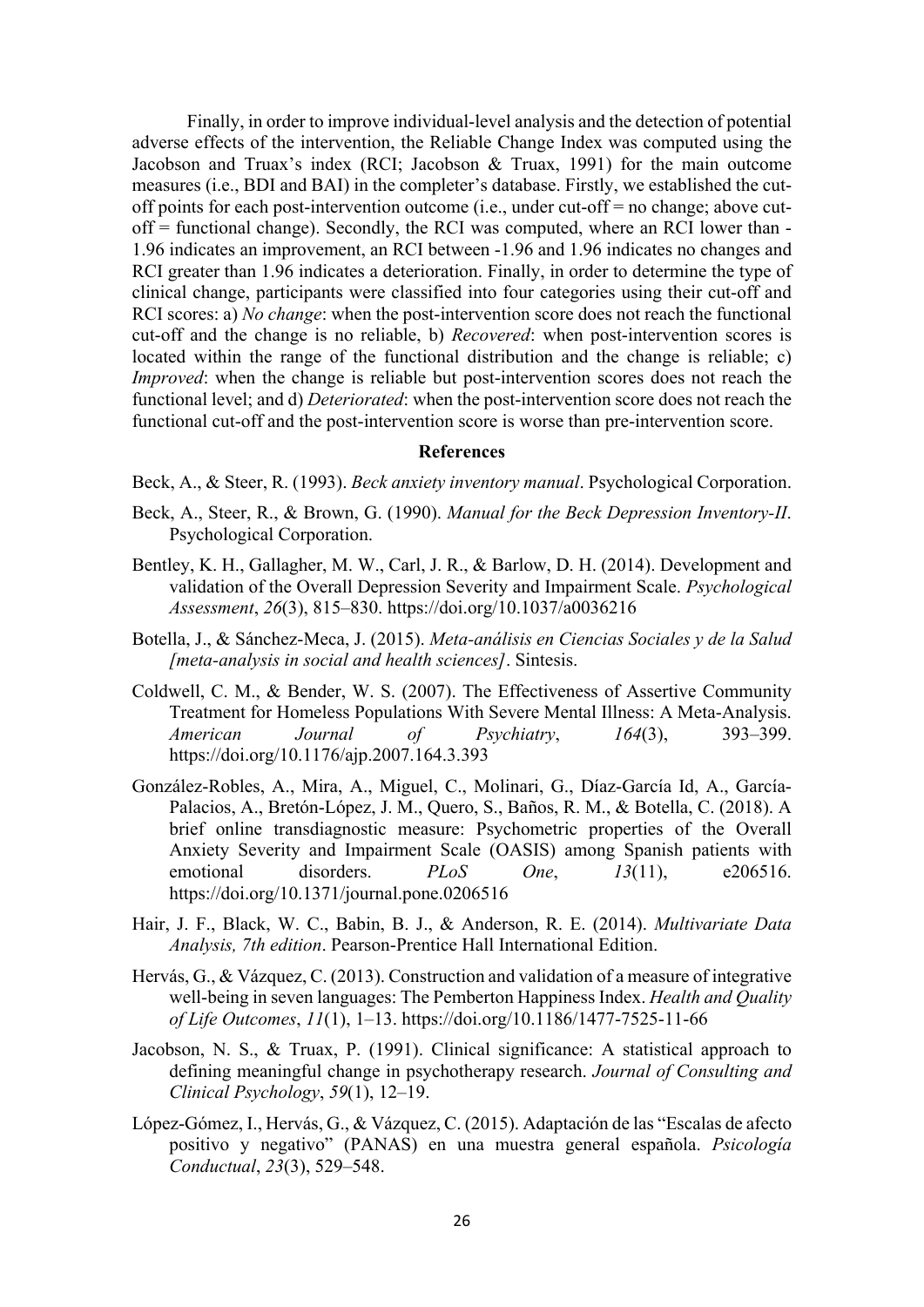- Magán, I., Sanz, J., & Garcia-Vera, M. P. (2008). Psychometric properties of a Spanish version of the Beck Anxiety Inventory (BAI) in general population. *The Spanish Journal of Psychology*, *11*(2), 626–640. https://doi.org/https://doi.org/10.1017/S1138741600004637
- Martínez-López, Z., Páramo, M. F. ., Guisande, M. A., Tinajero, C., da Silva, L., & Rodríguez, M. S. (2014). Social support in Spanish first year university students: Psychometrics properties of the Social Support Questionnaire-Short Form and the Social Provisions Scale. *Revista Latinoamericana de Psicología*, *46*(2), 102–110. https://doi.org/10.1016/S0120-0534(14)70013-5
- Mira, A., González-Robles, A., Molinari, G., Miguel, C., Díaz-García, A., Bretón-López, J., García-Palacios, A., Quero, S., Baños, R., & Botella, C. (2019). Capturing the severity and impairment associated with depression: The Overall Depression Severity and Impairment Scale (ODSIS) validation in a Spanish clinical sample. *Frontiers in Psychiatry*, *10*, 180. https://doi.org/10.3389/fpsyt.2019.00180
- Moher, D., Hopewell, S., Schulz, K. F., Montori, V., Gøtzsche, P. C., Devereaux, P. J., Elbourne, D., Egger, M., & Altman, D. G. (2012). CONSORT 2010 explanation and elaboration: Updated guidelines for reporting parallel group randomised trials. *International Journal of Surgery*, *10*(1), 28–55. https://doi.org/10.1016/j.ijsu.2011.10.001
- Newman, D. A. (2014). Missing data: Five practical guidelines. *Organizational Research Methods*, *17*(4), 372–411. https://doi.org/10.1177/1094428114548590
- Norman, S. B., Cissell, S. H., Means-Christensen, A. J., & Stein, M. B. (2006). Development and validation of an Overall Anxiety Severity and Impairment Scale (OASIS). *Depression and Anxiety*, *23*(4), 245–249. https://doi.org/10.1002/da.20182
- Rew, L., Powell, T., Brown, A., Becker, H., & Slesnick, N. (2017). An intervention to enhance psychological capital and health outcomes in homeless female youths. *Western Journal of Nursing Research*, *39*(3), 356–373. https://doi.org/10.1177/0193945916658861
- Sanz, J., Navarro, M., & Vázquez, C. (2003). Adaptación española del Inventario para la Depresión de Beck-II (BDI-II): 1. Propiedades psicométricas en estudiantes universitarios. *Análisis y Modificación de Conducta*, *29*, 239–288.
- Sarason, I. G., Sarason, B. R., Shearin, E. N., & Pierce, G. R. (1987). A brief measure of social support: Practical and theoretical implications. *Journal of Social and Personal Relationships*, *4*(4), 497–510. https://doi.org/10.1177/0265407587044007
- Vilagut, G., Valderas, J., Ferrer, M., Garin, O., López-García, E., & Alonso, J. (2008). Interpretación de los cuestionarios de salud SF-36 y SF-12 en España: componentes físico y mental. *Medicina Clínica*, *130*(19), 726–735. https://doi.org/10.1157/13121076
- Ware, J. E., Kosinski, M., & Keller, S. D. (1996). A 12-Item Short-Form Health Survey: Construction of scales and preliminary tests of reliability and validity. *Medical Care*, 220–233.
- Watson, D., Clark, L. A., & Tellegen, A. (1988). Development and validation of brief measures of positive and negative affect: The PANAS scales. *Journal of Personality and Social Psychology*, *54*(6), 1063–1070.